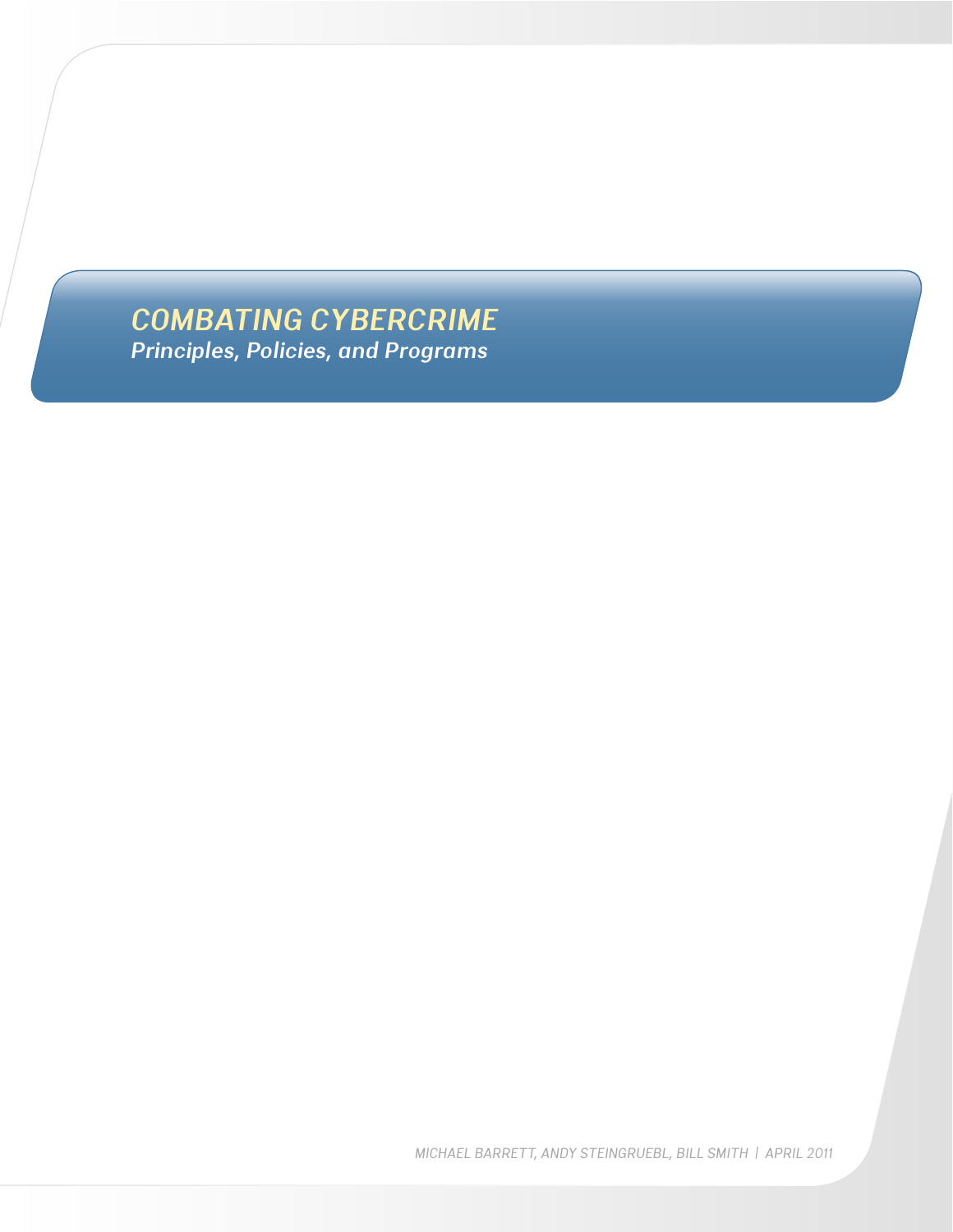# Combating Cybercrime

Principles, Policies, and Programs

By Michael Barrett, Andy Steingruebl, Bill Smith | April 2011

## **Introduction**

The world has seen a remarkable transformation in commerce with the advent of Internet based companies. Goods and services are routinely purchased and delivered electronically leading to significant changes in industries like journalism, travel, and banking. Online payments (eBilling and ePayments) cut across all industries and are being used by a significant portion of U.S. households. For example, eBay reports that literally millions of people make their entire living solely on the eBay platform.

Clearly, a large portion of the population relies on the Internet, either directly or indirectly, for an everincreasing set of services. Seemingly nothing can slow this trend, with the possible exception of some catastrophic failure. It is unlikely that the Internet as a whole will experience such a catastrophic technical failure, and in fact the authors believe this borders on the impossible. What *is* possible, and perhaps even likely should current trends continue, is the perception by Internet users that the Internet is unsafe and therefore unsuitable for everyday use. Should this perception become widespread, crowd psychology could take hold and as with the recent world financial crisis, result in a loss of faith in "the system". Certainly there were very tangible and real issues behind the financial crisis, but the long-lasting impact has proven to be the perceptual shift resulting in the Great Recession.

The authors believe that cybercrime, and other cyber issues are the one area that could cause this type of loss of faith in the safety of the Internet.

This paper begins with the premise that cybercrime is slowly getting worse, and that technical measures alone, while necessary and helpful, cannot significantly move the trend line in a positive direction. There is much data to support this position, and we don't think it's helpful to simply regurgitate that here. We believe action is needed to counteract this negative trend, and we present arguments in favor of a multifaceted regulatory approach to dealing with the problem, as the only viable way to proceed in the longterm.

While this is an issue of global importance and will require international cooperation, this paper takes a fairly U.S.-centric viewpoint in order to demonstrate the range of concrete steps that must be taken to significantly mitigate the impact of cybercrime. It is however written by a company with a global footprint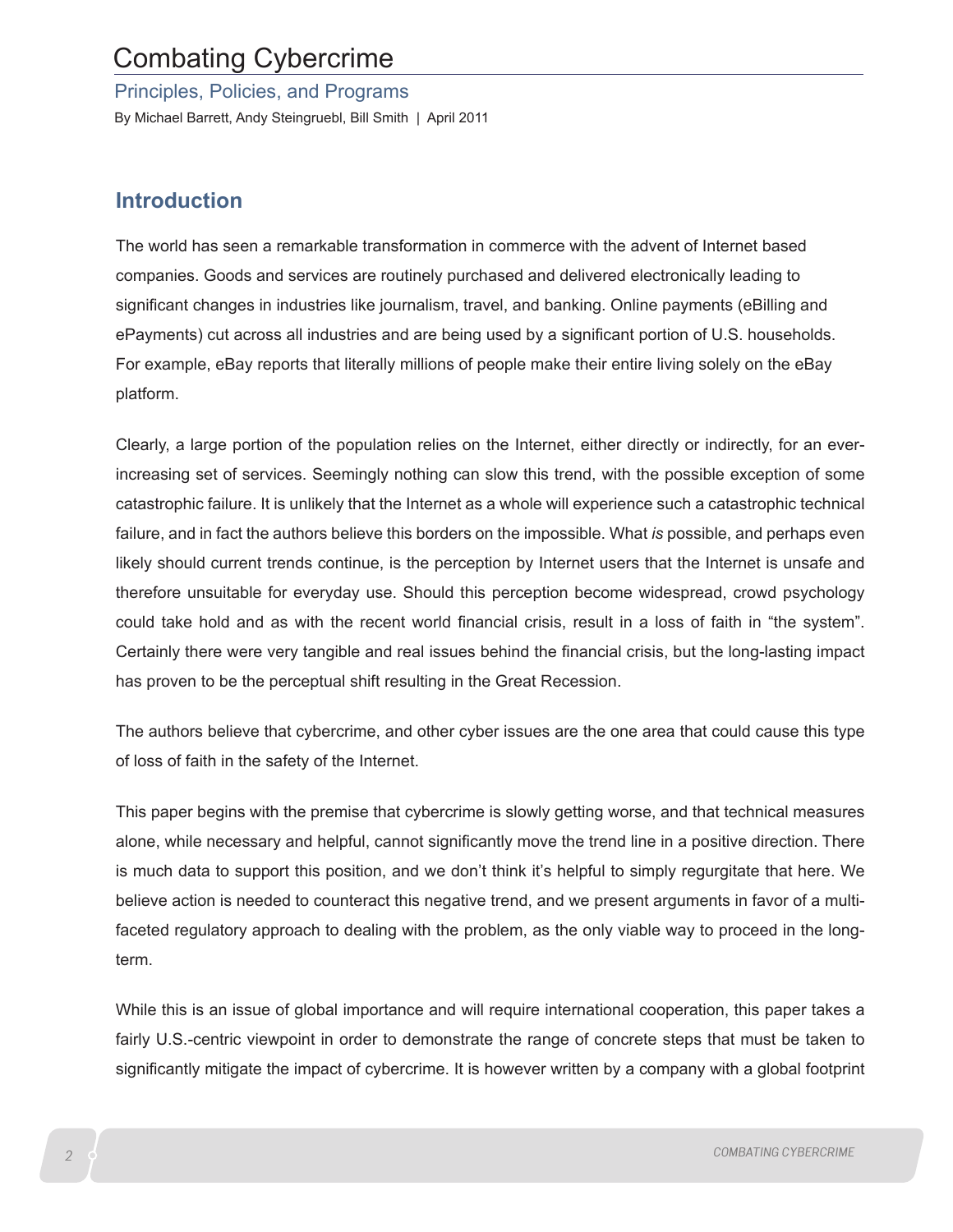and a keen understanding of the international issues. We believe that many of the ideas presented herein can be applied globally and that national solutions are not enough. International cooperation is essential for the continued health and vitality of the Internet.

Please note that this document does **not** consistently define acronyms and technical terms inline, but does have a glossary in which all of these definitions may be found.

## **Distinction between types of cyber issues**

One of the many problems with discussing issues in cyberspace, is that a number of issues are conflated under the 'cyber' banner. The difficulty is that the problems grouped into the term 'cyber' are in fact quite different, and the solutions are similarly likely to be different. Without precision about which issue is being discussed, it is very easy to talk at cross-purposes. In this paper, we've chosen to use a particular categorization scheme (largely suggested by Scott Charney<sup>1</sup>), which we believe clearly delineates between distinct issues.

### **Cybercrime**

Cybercrime is criminal activity, using computers and the Internet to steal, whether directly or indirectly, from consumers or businesses. The global scale of the cybercrime problem is not known, although by most estimates it is running at several billion dollars (USD) per year. This paper focuses solely on ensuring that cybercrime is contained. Even within cybercrime, there are different subcategories, such as direct theft of money from bank or credit card accounts, identity theft, as well as theft of intellectual property where the financial costs are indirect (potential loss of sales revenue). In this paper we focus primarily on direct forms of cybercrime, believing that these are the more pressing problem.

## **Cyber-espionage, by individual or groups**

Cyber-espionage is defined as the process of hacking into computer systems in order to steal information. Individuals or group actors might do this either for 'kicks', or because they believe that the information might have commercial value, or should simply be available to the public. There is also a long history of unscrupulous companies spying on competitors and individuals with the term 'industrial espionage' most commonly used in this context.

1 http://go.microsoft.com/?linkid=9746317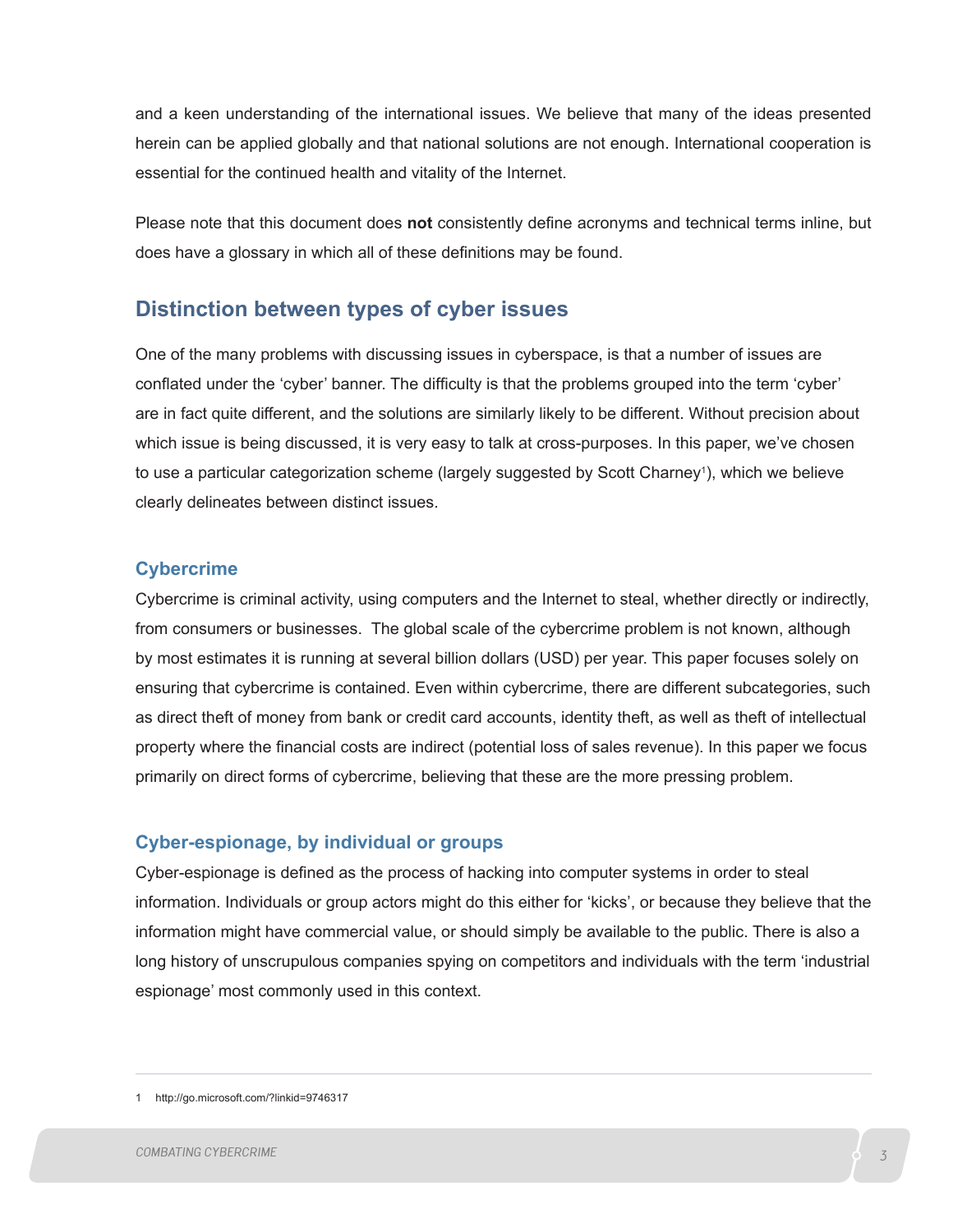### **Cyber-espionage, by state actors**

Cyber-espionage by state actors is extremely difficult to differentiate functionally from cyber-espionage by individuals or groups. The attack techniques are likely to be quite similar. The primary difference is the motivation behind the intrusion (which is most likely to be politically motivated) as well as the possible range of reactions if the intrusion is publicized.

### **Cyber-terrorism**

Cyber-terrorism can be reasonably defined as attacks against one or more parts of the Internet, intended to prevent legitimate users from being able to use Internet-based services, to instill fear that the integrity of services has been compromised, and most importantly to engender fear in the power of the group behind the attack.

### **Cyber-warfare**

The difference between cyber-terrorism and cyber-warfare is threefold: intention, scale, and actor. The intention in a full-scale cyber-war is likely to cripple the target (economy, communications, essential services), or to create confusion prior to or during an actual (kinetic) war. Under this definition, the only cyber-war which has actually occurred to this point, was coincident with the Russian invasion of Georgia. In the case of cyber-warfare, actors are likely to be either under direct state control, or acting with close coordination of the state.

## **The Problem**

Cybercrime, like other forms of crime, is a multi-faceted and ever-changing problem. Our purpose is not a full and thorough examination of the problem space but rather to propose a set of principles and actions which we believe will have significant impact if adhered to and implemented. To give background for our proposals, we introduce several specific issues in the space and briefly discuss them.

### *Malware and Insecure Computers*

Today much of the harm that occurs on the Internet is a direct result of malware-compromised end-user computers. Criminals organize these compromised machines into botnets which are responsible for the growth in spam, phishing, and distributed denial of services (DDoS) attacks.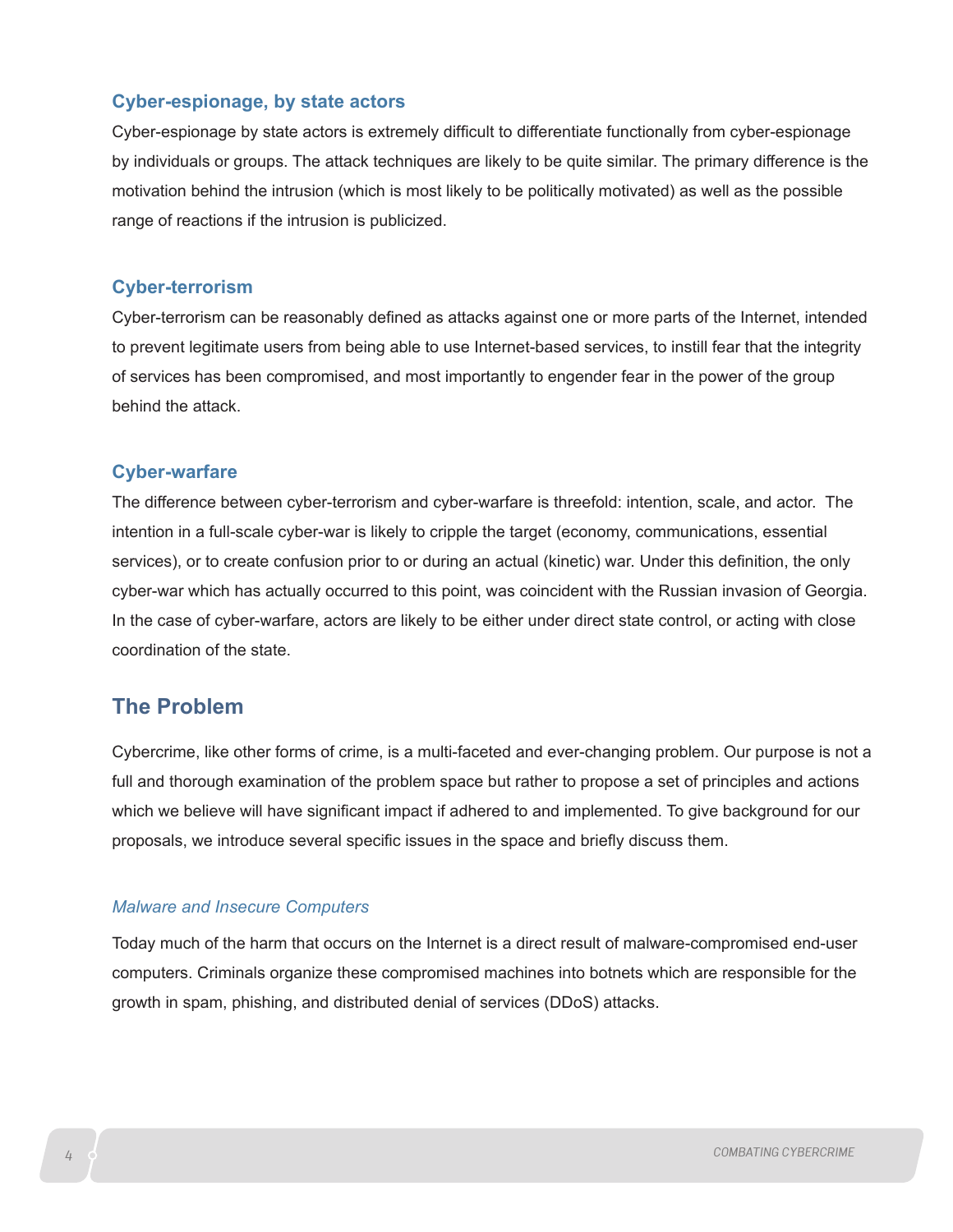Malware is typically categorized into two groups; that which exploits a security flaw on a computer, and that which relies on user action to be installed (e.g. rogue Anti-Virus programs). Our technical and policy solutions in this paper focus on malware that exploits technical vulnerabilities rather than that which requires social engineering. While we believe social engineering is a significant problem, nontechnical solutions can mitigate the problem. These same solutions prove ineffective against malware that exploits technical vulnerabilities.

### *Obstacles to Effective Law Enforcement*

The difference between the effectiveness of law enforcement in the physical world and on the Internet could not be more striking. Whereas in the real world even minor crimes such as vandalism and burglary resulting in relatively low dollar losses merit at least a visit by a police officer, online crimes exceeding \$25,000 (USD) frequently go uninvestigated, much less prosecuted.

We believe there are a number of factors behind this lack of effective law enforcement online:

- 1. Insufficient funding for cybercrime law enforcement
- 2. A lack of trained cyber experts within law enforcement
- 3. A lack of effective international cooperation and data sharing
- 4. A lack of universality of laws against cybercrime
- 5. Statutory minimums in cybercrime cases hamper effective enforcement

### *Obstacles to Private and Public/Private Cooperation*

Another set of problems which must be addressed are those laws, regulations, and policies whose net effect is to hinder investigation and policing of cybercrime with no corresponding public benefit. In several jurisdictions, policies such as "Network Neutrality" hinder ISPs and other network providers from acting to eliminate criminal traffic from their networks given the risk of running afoul of network neutrality regimes. Even when laws do not specifically preclude action, conservative interpretation by companies may act to limit otherwise positive behavior.

Privacy laws and policies can also prove an unintentional hurdle to effective private action. Under some interpretations of privacy laws such as the Electronic Communications Privacy Act (ECPA) companies that detect criminal activity on their networks and systems are prohibited from voluntarily sharing information with other entities in order to prevent further criminal activity. For example, some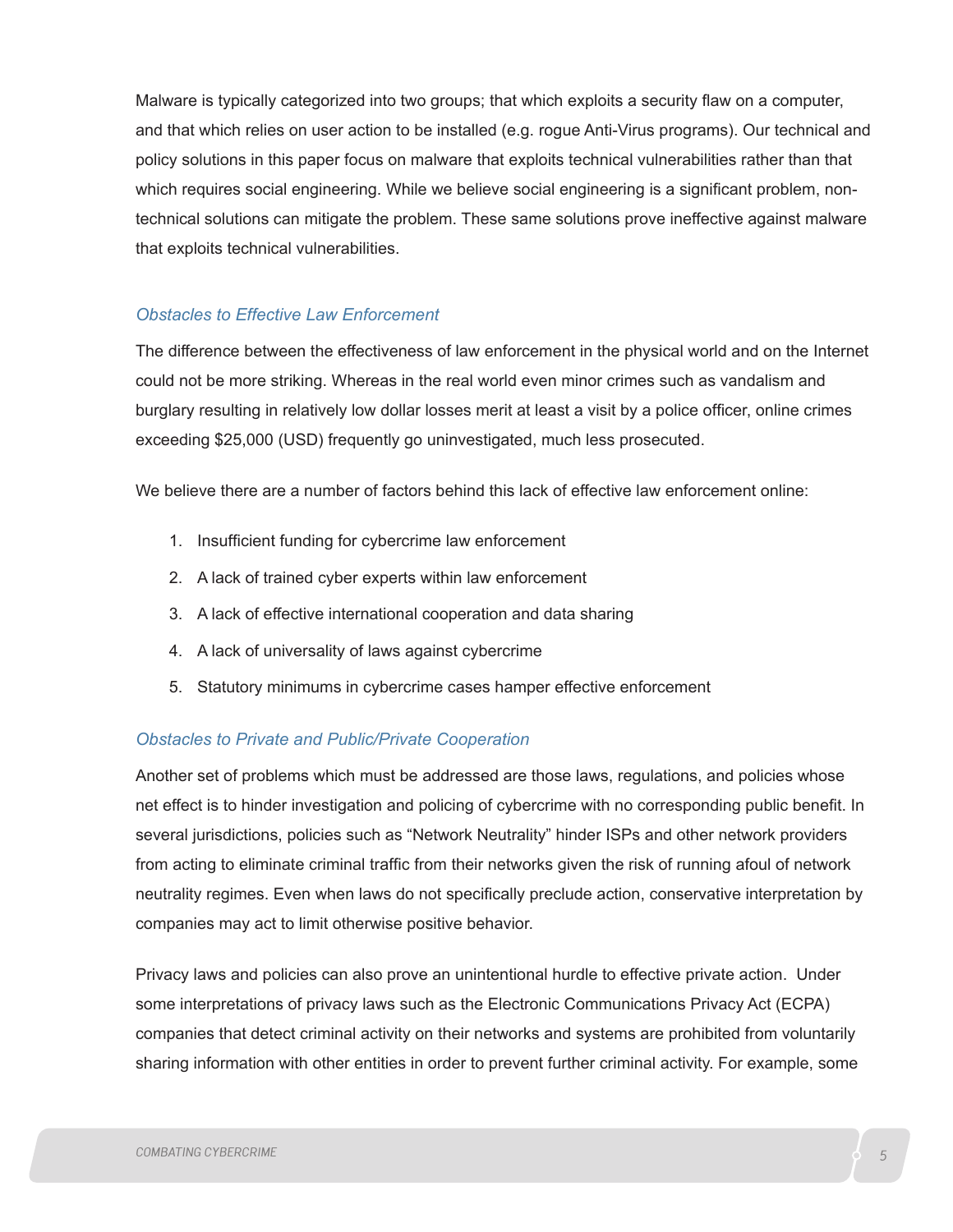companies express significant concern with sharing non-redacted spam and phishing mail feeds, for fear of inadvertently violating their customer's privacy rights under ECPA.

As currently interpreted some of these privacy laws serve only to immunize illegal actions from further scrutiny while failing to meaningfully protect any privacy rights.

### *Individual Rights and Obligations*

As mentioned above, malware is a significant threat to the Internet ecosystem and its prevalence is increasing. Fortunately, there are well-known techniques and mechanisms that mitigate its delivery and impact. Unfortunately, there is no requirement that these techniques be employed, either by consumers or other Internet actors (e.g. websites).

Many Internet users are simply not aware that their actions, or lack thereof, have an impact on others and the Internet itself. This lack of awareness can be traced to a lack of education, from grade school through graduate level programs in Computer Science. Computer (Internet) security simply has not been part of our curriculum, even when computer literacy has been.

Additionally, there is a tension between an individual's right to access information and services online and their obligation to employ proper safety techniques designed to ensure their and others ability to access information and services. Similar tensions are seen in the U.S. regarding freedom of movement, speech, and assembly contrasted with public safety requirements such as permits for large public gatherings, and safety inspections for automobiles. Surely a balance can be reached which allows individuals to access the Internet, while still requiring the systems used to perform that access do not put others at risk.

### *Unreliable Data on the Size and Scope of the Problem*

Estimates of the magnitude and scope of Cybercrime vary widely, making it difficult for policymakers and others to determine the level of effort to exert in combating the problem. Individual companies and some industries may have specific information which could prove valuable in answering the following questions:

- How much money is being lost?
- Where is the money going?
- Can the responsible parties be held accountable and prosecuted?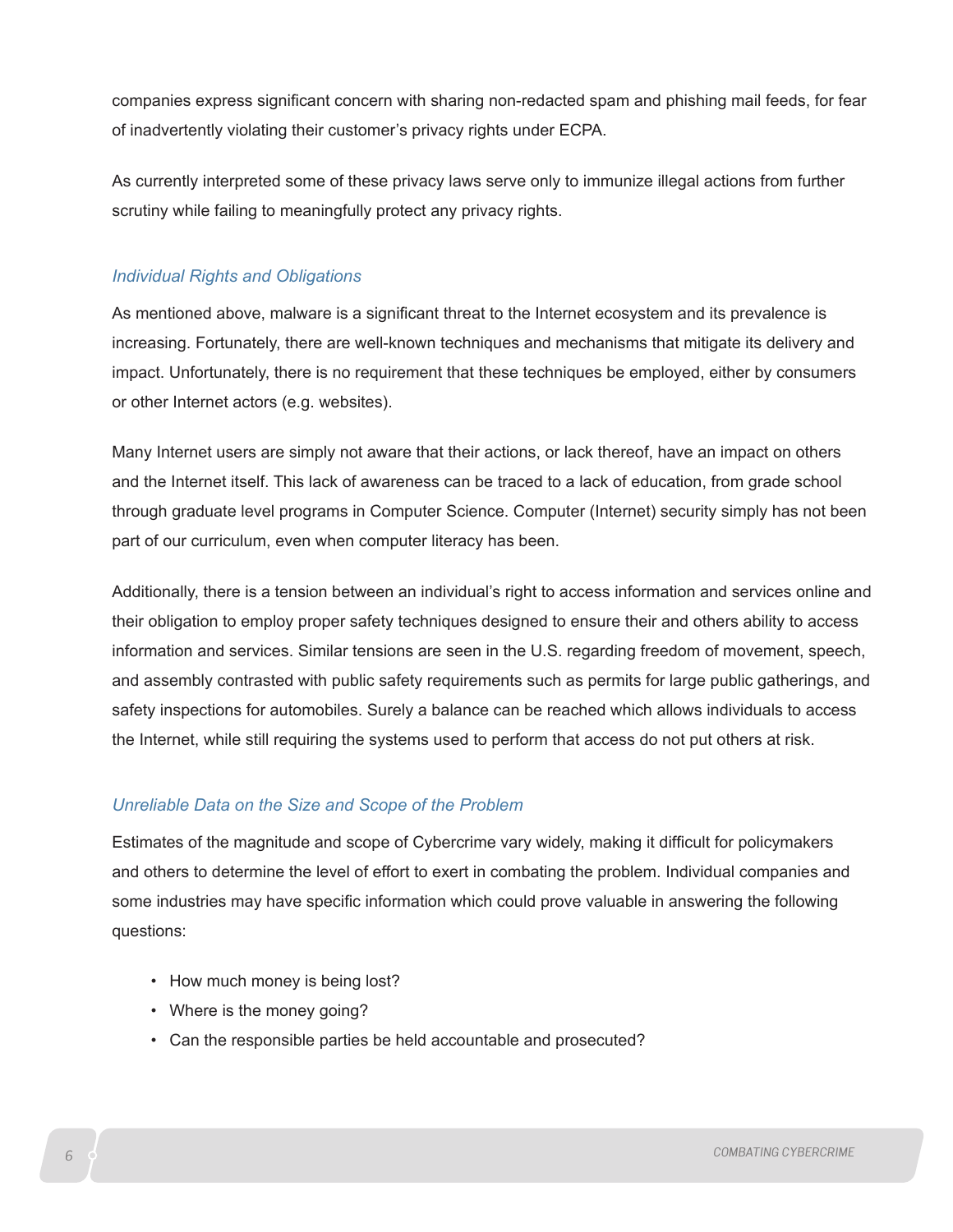Perhaps surprisingly, to the extent that this information even exists, it has never been aggregated and collated in a helpful way.

## **Models from prior history of technological innovation**

Other forms of technical innovation have followed a maturity curve much like the Internet today, albeit at slower speeds. These innovations were coupled with attendant public policy, self-regulation, and public reaction that are instructive for understanding models that we might choose for better Internet regulation. We have considered the following in formulating our principles and proposals:

- Public Health
- Law of the Sea
- Aviation Law
- Automotive Regulation

We believe these are useful models because they each have numerous actors, jurisdictions, and tension between individual right and collective protection.

## **A call to Action - Coordinated ecosystem change**

We believe that in order to credibly make an impact on cybercrime, a series of changes must be made which impact the problem in multiple dimensions. It is quite unlikely that a single set of changes, however well-intentioned or sweeping, is likely to have the desired effect. In short, there is no single solution that will solve the problem that is cybercrime.

### **Principles**

In developing a series of recommendations for change, we have tried to lay out a realistic set of principles that should underpin them. Some are practical, others are more conceptual, all condition the types of changes that could be made.

**1. Involve the least regulatory change needed to accomplish appropriate levels of safety.** We believe that this principle is self-evident: do no more than needed in order to make the Internet safer.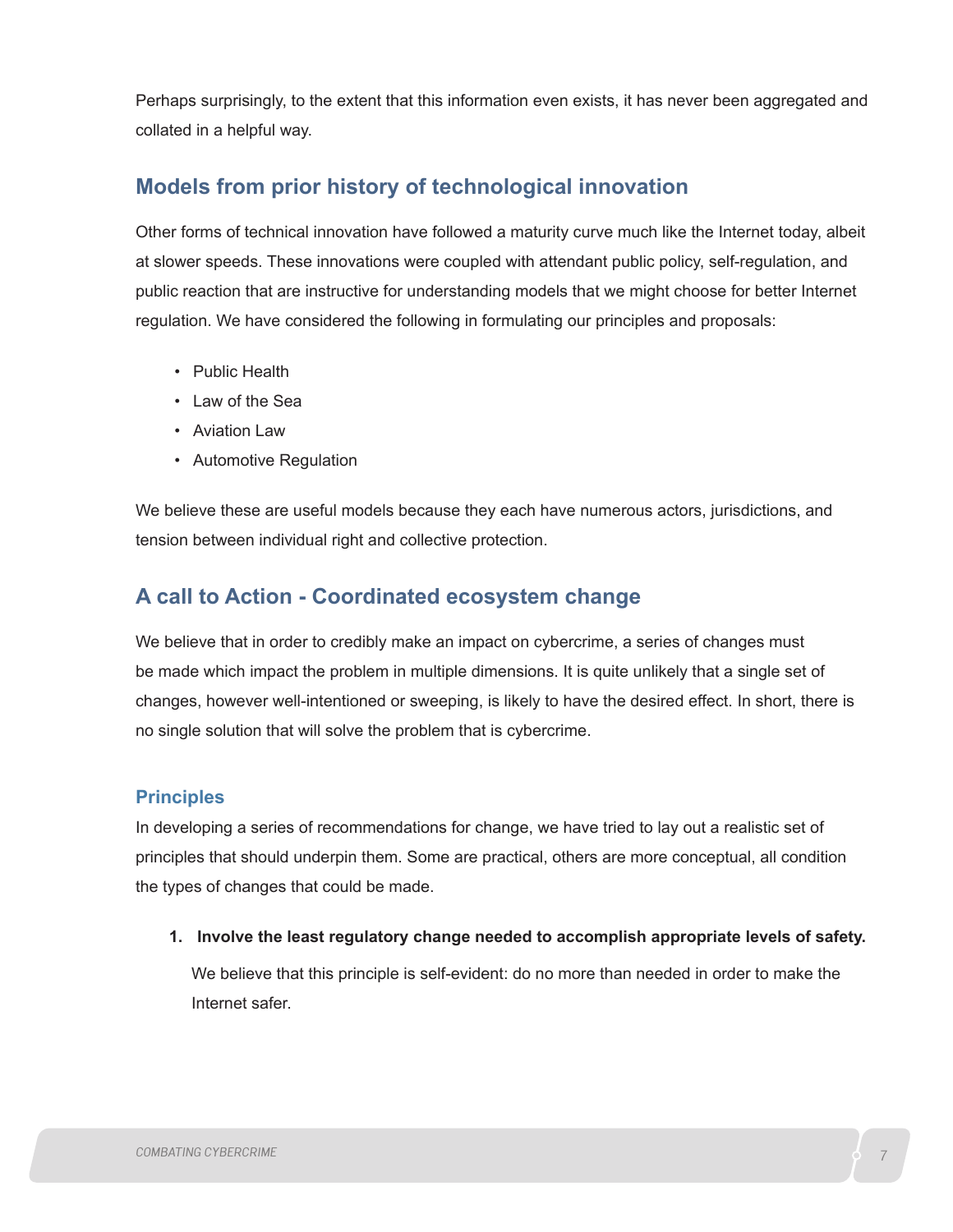## **2. Ensure that laws can be interpreted in ways which credibly allow participants to prioritize safety.**

Many laws that apply to activities on the Internet, such as the U.S. Electronic Communications Privacy Act (ECPA) were written long before the Internet existed at the scale and scope it does today. As a result laws like ECPA often have basic scope problems that cause unintended consequences. In the specific case of ECPA, we are familiar with cases today, wherein ecosystem participants choose to do the 'wrong thing' and not protect other participants, because their General Counsel's Offices claim that the law does not allow them to act to protect the ecosystem, and even their own customers. Laws that prevent companies from sharing data to protect themselves and their customers from harm with no corresponding increase in customer privacy or security need to be adjusted to take account of modern ecosystem reality.

Law and regulations need to make it easy for companies to do the right thing to protect themselves and their customers without fear of repercussions. When a law only serves to protect criminal interests in certain cases, it must be adjusted – laws should protect law-abiding citizens from the depredations of criminals, not the other way around.

#### **3. Make changes which reduce negative externalities in the overall ecosystem.**

If your device becomes compromised by malware, the negative effects may be felt by other parties rather than you. Consequently you have no direct incentive to properly protect your device. If you plug something into the Internet, you need to make sure that it is up-to-date and reasonably safe.

## **4. Accept that the Internet is global - change is needed in every country, using compatible conceptual frameworks.**

It is a truism, and perhaps a trite one, that the Internet is a completely global communications vehicle. As such, if the law and regulation in any one country or region becomes stronger against cybercrime, it is likely that crime will migrate to jurisdictions which have ineffective laws against cybercrime, and where the chances of detection, prosecution and conviction are low. This has already happened, and while hard data is difficult to come by, it is clear that much cybercrime originates from such jurisdictions.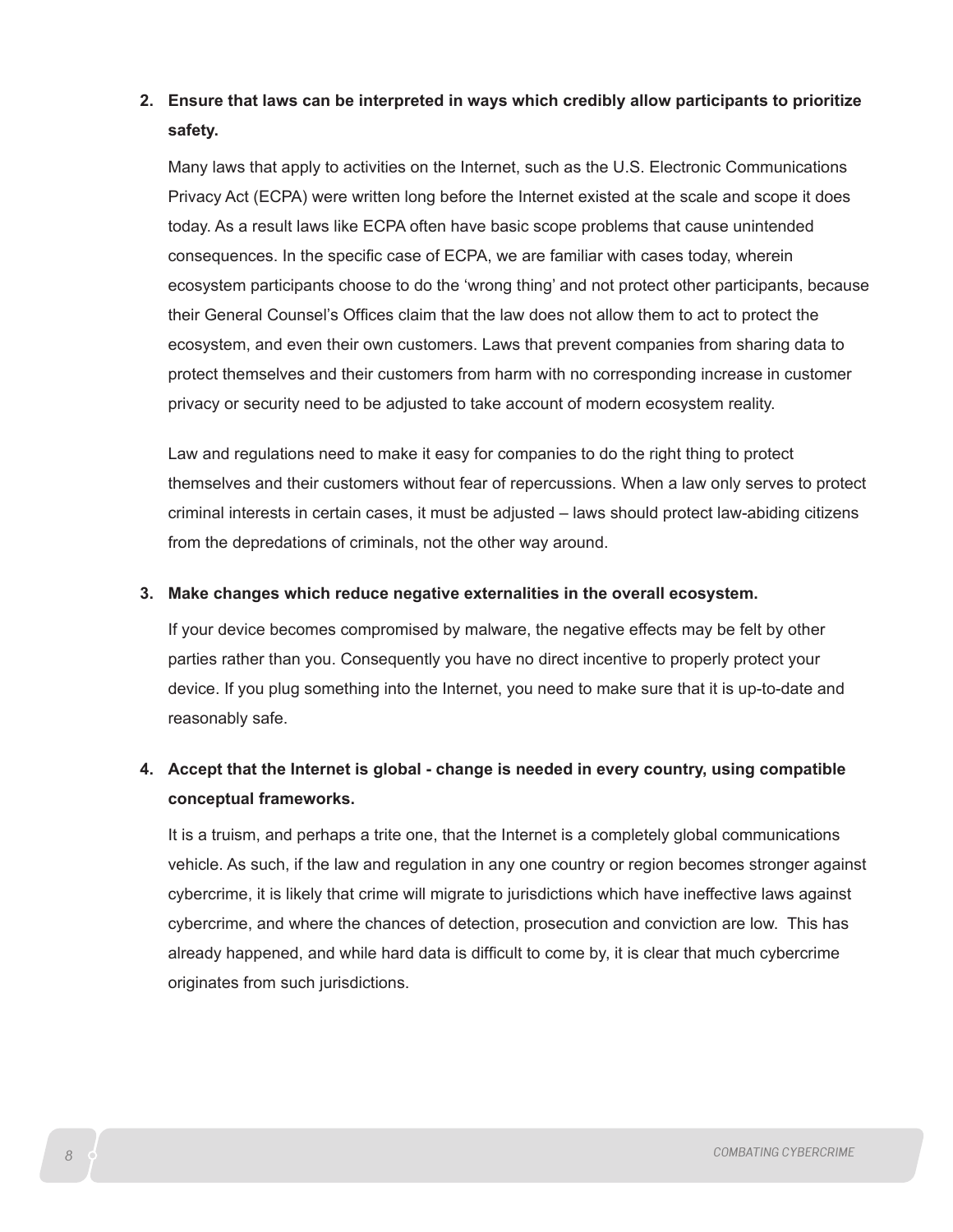## **5. Avoid attempts to conflate other related issues, such as: intellectual property theft, free speech rights, privacy, etc.**

We are firm believers in the development of a firm and equitable Internet ecosystem in which the rights of all participants are appropriately protected. However, to this point, the debate over cybercrime has largely been dominated by concerns about theft of intellectual property, rather than direct theft of actual money. While we are sympathetic to ensuring that these rights are protected, we would be greatly concerned if a focus on intellectual property instead of theft of money bogged down progress against cybercrime, while a "grand unified cybersecurity" approach is debated.

#### **6. In general, governments should not mandate nor manage technical controls.**

While it will be necessary for governments to demand that certain kinds of behaviors are adopted, the authors believe it is quite dangerous to mandate specific technical solutions. While governments have successfully mandated certain types of technology, for example brakes in transportation or vaccines in public health, those mandates addressed relatively static problems.

In the case of cybercrime, we are facing a dynamic, intelligent, and determined adversary, who has no interest in whether his actions are legal or not, and who has already demonstrated very high levels of adaptability. If governments, through technology mandates, slow down the development and application of new defensive technologies, the attackers (criminals) will adjust their behavior and methods to avoid the mandated technologies, or perhaps exploit vulnerabilities in them to our overall detriment.

#### **7. Find solutions which improve security, without compromising privacy.**

Too often, the cybercrime debate is framed in such a way as to imply that privacy is the only goal. In information security circles, it is generally believed that privacy cannot be achieved if a system is insecure. If we design systems to attempt to maximize the privacy of participants, but handcuff the system designers such that they cannot protect participants from criminal actors, then we have not in fact helped the cause of privacy at all.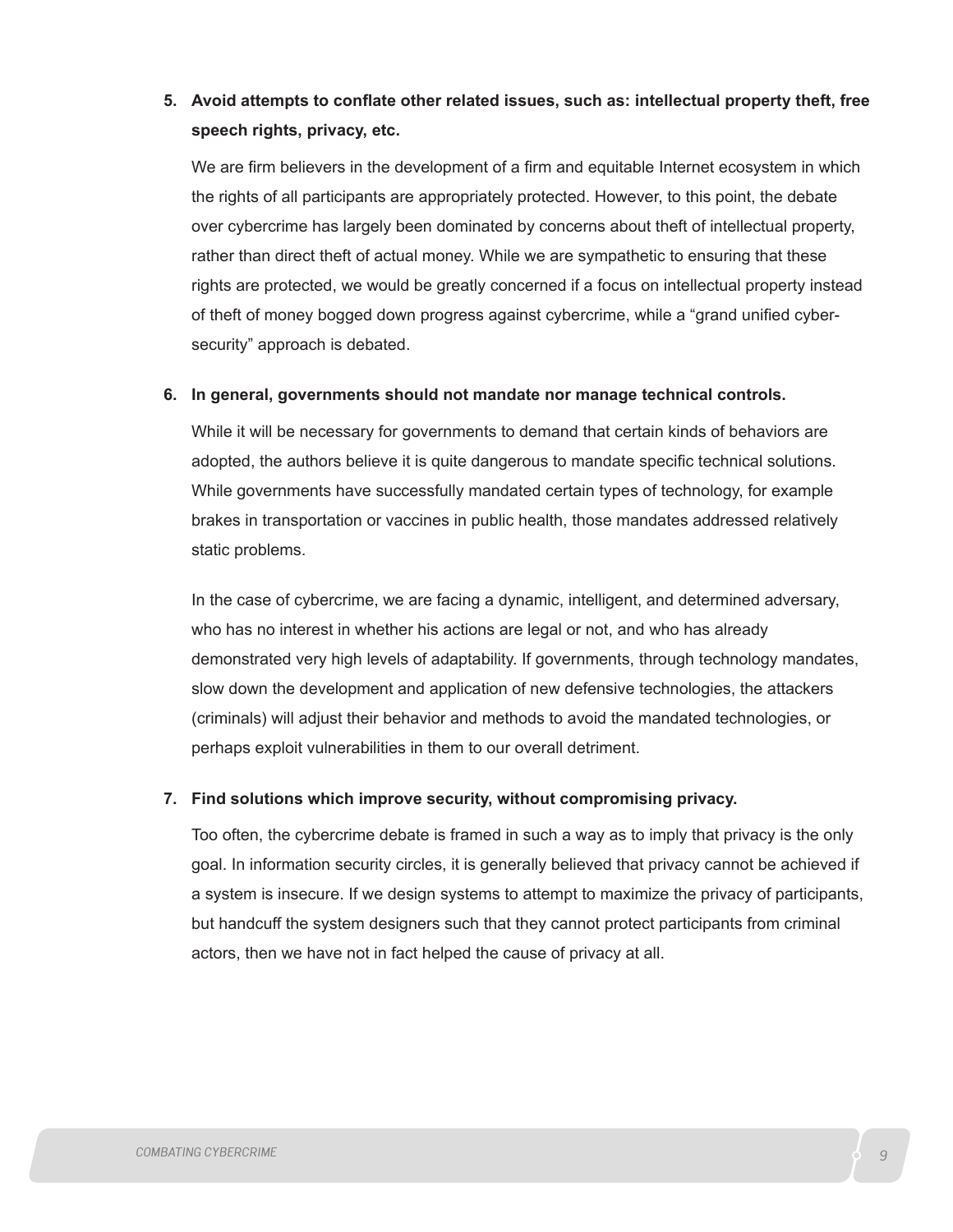## **8. Accept that full anonymity on the Internet is infeasible for all situations in today's environment.**

As something of a corollary to principle #7, it is worth explicitly stating that completely anonymized e-commerce is no more possible than completely anonymized "real world" commerce. For example, mail order/telephone order transactions would not be possible (because of excessive fraud) if catalog vendors were not allowed to make fraud decisions based on telephone number and address of the recipients.

## **9. Treat data usage for anti-fraud/crime purposes as distinct from data usage for marketing purposes.**

We are relatively neutral on the question of whether organizations should be able to monitor individuals and their usage of computers (whether by cookie tracking, IP address, FSO or other technique), for marketing purposes. However, we *strongly* believe that if regulation does restrict the use of this data, there should be carefully constructed carve outs for usage of this data in an anti-crime/fraud context<sup>2</sup>.

## **10. Organizations that perform Internet Governance are part of the solution, not part of the problem.**

Internet Governance has moved from an obscure issue reserved for discussion by the cognoscenti to a meeting agenda item at a number of international bodies. Certainly, issues exist with the governance of the Internet today, but issues exist with all forms of governance. It is our belief that these issues have been exaggerated or distorted beyond recognition for reasons that are at best unclear. A significant level of largely theoretical angst exists about the U.S. government's residual involvement in the management of the Internet.

Some parties are playing on this angst to recommend that governance of the Internet should be moved under the auspices of the UN, and specifically the ITU. We believe this is a poor idea, primarily because while the ITU has experience managing stable technologies, that far from describes the Internet with its rapid evolution. Current mechanisms may not be perfect and could be improved, however, it is not clear that centralizing management within a relatively bureaucratic and slow-moving global organization is helpful. Rather, it is our belief that governance of the Internet should be modeled on its architectural underpinnings.

<sup>2</sup> http://www.iab.org/about/workshops/privacy/papers/brett\_mcdowell-revised.pdf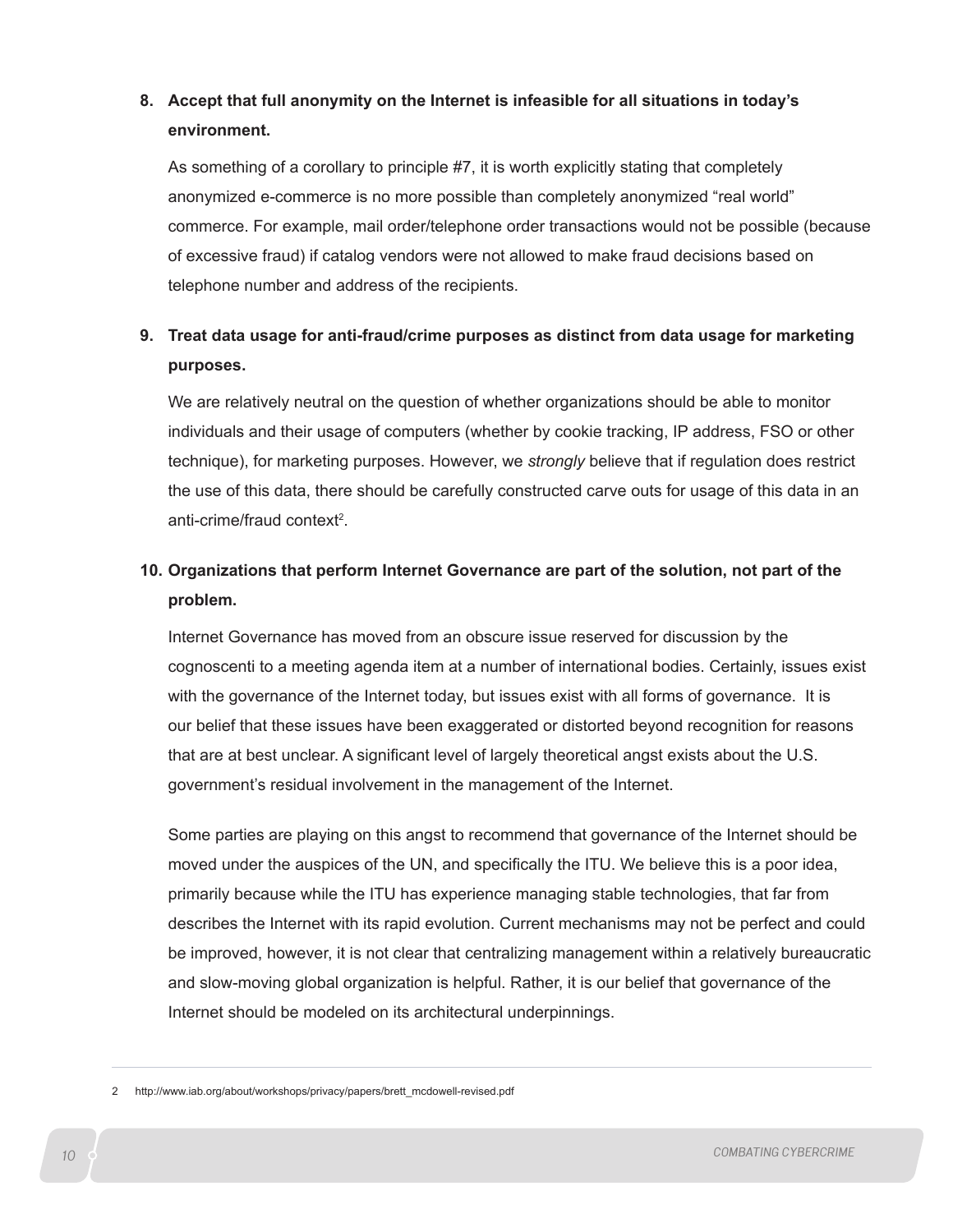### **Initiatives that could improve Internet safety**

As we have noted previously, there is no single initiative, whether technical or policy, that can on its own 'secure the Internet'. However, taken holistically, we believe that a package of the following items would make the Internet significantly safer.

### **Data Collection and Reporting**

#### *Build the Internet NTSB*

The aviation industry has gone through a number of changes wherein additional regulation has been imposed over time. One of the most significant changes which improved safety was the establishment of the National Transportation Safety Board. While the NTSB has no direct ability to issue regulation, what it has done is to establish a very large database of accidents and their causes, and issue recommendations to the Federal Aviation Administration. The FAA has therefore been able to use the NTSB's data as a very effective method of slowly but continually eliminating various causes of accidents.

We believe that cybercrime is lacking the equivalent of the NTSB database. For example, there is widespread disagreement about the scale of direct losses from cybercrime. While there is good agreement about a range of countries that are known to be troublesome, there is no agreed ranking of which countries take in the most money from cybercrime. Similarly, there has apparently been no assessment of which countries have meaningful anti-cybercrime legislation, or which countries actually attempt to prevent cybercrime.

While the recommendations below will certainly help reduce cybercrime generally, obtaining the kind of data referred to above will make it substantially easier to recommend specific actions and to use the appropriate political pressure on countries that are ignoring the problem.

### **Law enforcement**

#### *Substantially increase investment in law enforcement of cybercrime*

Fundamentally, we believe that the relative investment in law enforcement for cybercrime is too low, as compared with the investment in law enforcement for regular crime. While it is undoubtedly true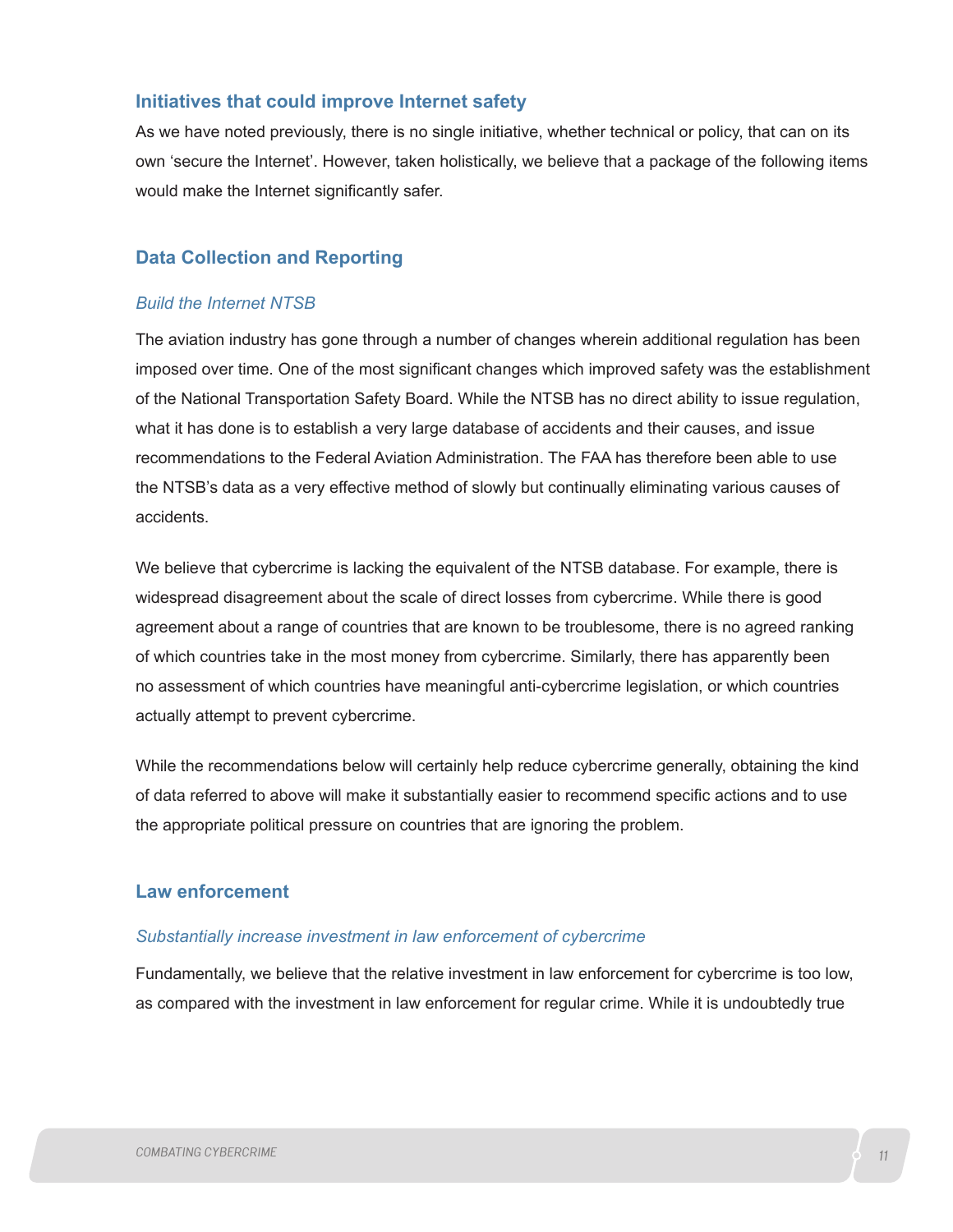that there are financial thresholds imposed in prosecutorial decisions for regular crime, these are typically quite low. Thus, in most cases, if an individual steals, say, a smart phone worth \$500 USD, he or she is indeed quite likely to get prosecuted. (Assuming the individual is caught or identified, of course.)

However, in cyber-space, if an individual steals \$20,000 USD of smart phones online, and is successfully identified, it is questionable as to whether he or she will be arrested/charged/prosecuted. Most agencies which investigate and prosecute cybercrime have informal thresholds, below which cases are unlikely to be actioned. While these vary from agency to agency, in most cases, \$20,000 USD represents the lowest level at which action may be taken. This is not because Law Enforcement agencies are unsympathetic, but rather because they are simply overloaded with cases and cannot take on any more work.

We believe that there needs to be a significant increase in the funding of agencies which investigate/ prosecute cybercrime offenses. We are uncertain of exactly what 'significant' implies in this context (see 'Build the Internet NTSB'), but we suspect that it is something of the order of a doubling or tripling, at least, of investment in this area. In practice, it is relatively straightforward to tell whether the increased investment is enough, by monitoring the number of cases that agencies are prosecuting where the financial damages are below \$1,000 USD.

The authors are occasionally asked how such increased Law Enforcement funding should be paid for. We believe the case for additional resources will be simply made once better data is available regarding the scope of the problem.

### **Network regulatory oversight**

### *The FCC should incent ISP's to notify customers of malware, modeled on Australia's AISI*

The Australian Communications and Media Authority (ACMA), the network regulator in Australia, has developed a voluntary program in which: 1) ISPs sign up for the voluntary Australian Internet Security Initiative (AISI) program<sup>3</sup>, 2) ACMA uses various intelligence sources to compile a list of IP addresses which are apparently compromised by malware, 3) ACMA communicates that list to the relevant signed up ISPs, and 4) the ISPs then communicate with the end-customer that there's a problem with one or more of their PCs.

<sup>3</sup> http://www.acma.gov.au/WEB/STANDARD/pc=PC\_310317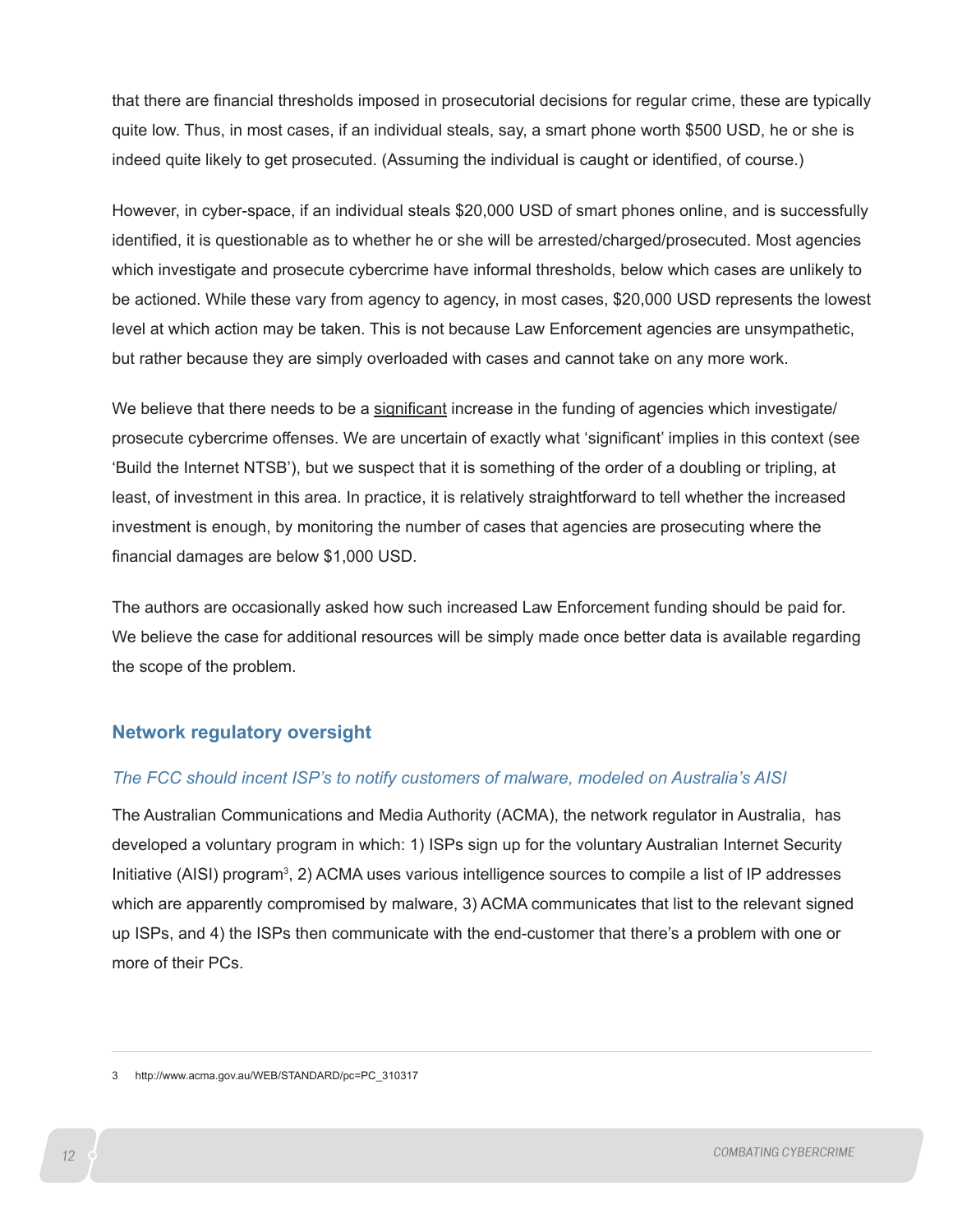The program has been in place since about 2007, and has been quite effective. Viewed by the number of ISPs which have signed up, it might not seem very impressive, about 80 out of several hundred. However, the 80 ISPS are the large urban ones, and so AISI now helps protect something over 90 percent of Australian consumers who use the Internet. As such, it has been an extremely effective tool at protecting consumers, as well as a great example of public/private cooperation. Moreover, it has been run on an amazingly small budget – the entire ACMA AISI team is about half a dozen people.

We believe that AISI is an excellent model that should be adopted by all network regulators, such as the FCC. Initially, these programs should be voluntary; however, we also feel strongly that once programs like this have been piloted successfully, they should be made mandatory for all ISPs that offer Internet connection services to consumers and small businesses.

## *The FCC should ensure that transit providers are incented, if not mandated, to screen criminal traffic such as botnet activity*

Most transit providers already have network security programs in place by which they monitor the traffic that passes across their network infrastructure. As such, they frequently know which servers are controlling which botnets, and which PCs have been infected by the botnets. Generally speaking, they can tell this simply by looking at the packet headers (i.e. where the network traffic is going from/ to), without any inspection of the actual message content.

The transit providers have technical means easily at their disposal to drop this traffic, which is purely criminal in nature. This is an important point. Carrying this traffic simply means that criminals have the advantage, and legitimate Internet users are victimized.

However, as it stands today, the vast majority of Internet backbone transit providers do not interfere with this traffic. The rationale appears to be that there is some uncertainty whether the necessary legal framework exists for them to do so. We believe that a reasonable interpretation of the Commission's current policy, and the regulations which Congress has imposed, in fact do give the transit providers the necessary freedom to block this traffic. However, we suspect that it will be necessary for the FCC to publicly make some kind of statement in this regard.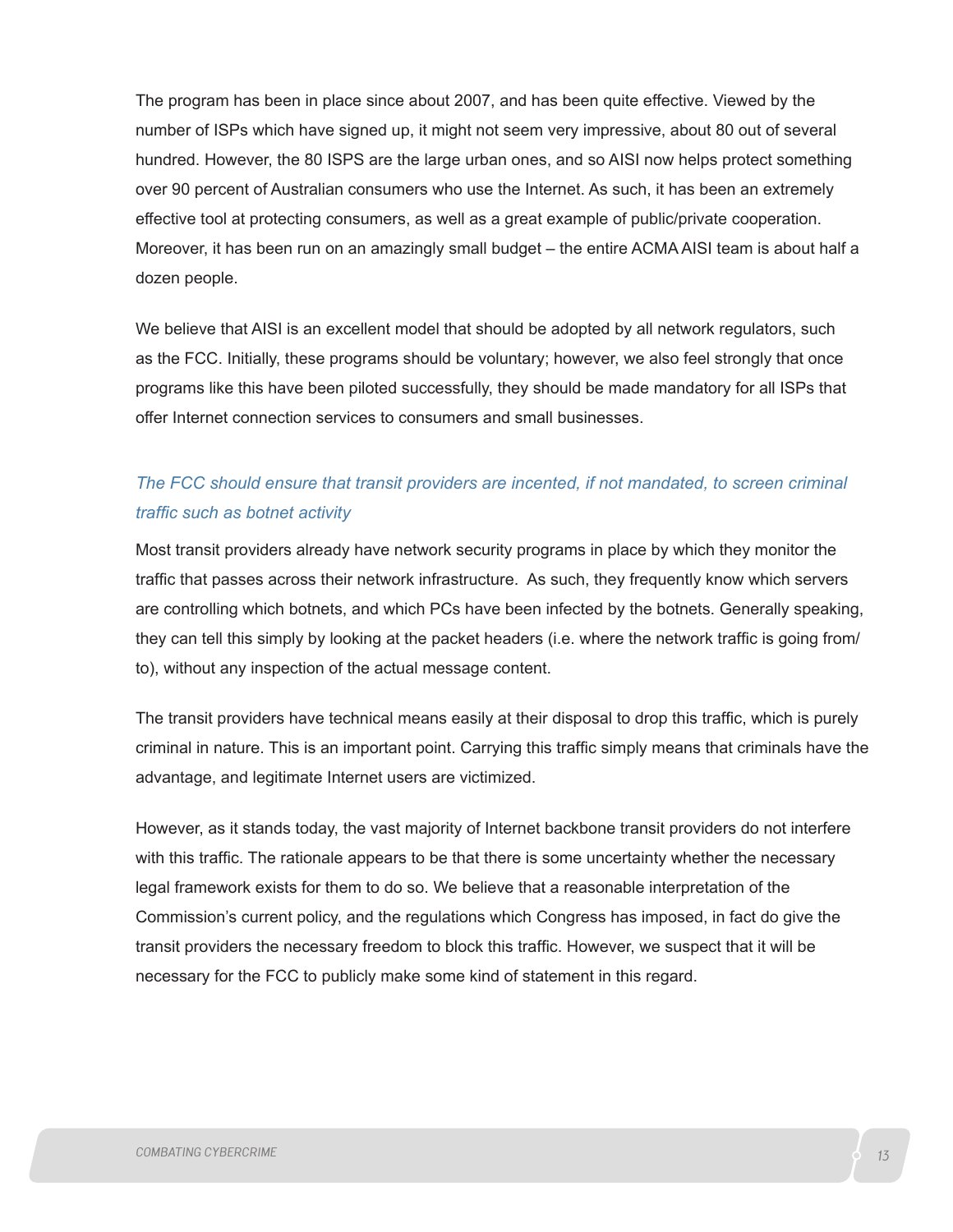It is not clear to the authors whether the FCC would be able to force transit providers to take these steps without additional authority from Congress. If the Commission believes that it already has such authority, then we unhesitatingly recommend that it should act to require transit providers to block criminal traffic. If not, then we feel there is a strong case in requesting the additional authority from Congress to do so.

## *The FCC should ensure that networks do not allow traffic to exit their networks which perform IP Spoofing*

Today, many networks do not impose exit controls at their border routers to ensure that the "from" IP address is in fact legitimate for the network that it is originating from. It is technically easy to ensure that this is the case.

When sending traffic over the Internet, data transmission is split into packets of data. The address header contains addresses such as the "to" address (i.e. where the packet should be routed to), and a "from" address (i.e. where the packet purported to come from). The problem is that this header is constructed by the computer which sent the packet, and it can be forged. In the real world, this would be the equivalent of someone putting a return address on an envelope saying "Santa Claus, The North Pole, YZ 98765".

The problem is that computers can be used in Distributed Denial of Service (DDoS) attacks. In this, the criminal simply arranges for as many computers as possible to send as much network traffic as possible toward some particular target. Criminals generally possess large numbers of computers which they can use for this purpose – a botnet. If a particular criminal doesn't possess a botnet, renting them at quite reasonable hourly rates is easy on the black market. The idea is to saturate the target, such that it is unable to service legitimate requests. Usually, these attacks are followed by a short break and a ransom demand – criminals have been able to make quite a good living by preying on small/medium sized businesses in this way.

In principle, DDoS attacks are easy to defend against – simply block the offending IP addresses which are sending the traffic to your web site. That works well – if the attacker isn't doing IP spoofing.

Thus, enforcing a requirement to prevent IP spoofing outside of an originating network will actually make things much, much better for defenders and much harder for attackers. It will not have significant adverse consequences, as IP spoofing has *no* legitimate uses. Network service providers should follow the relevant IETF recommendations for network ingress and egress filtering.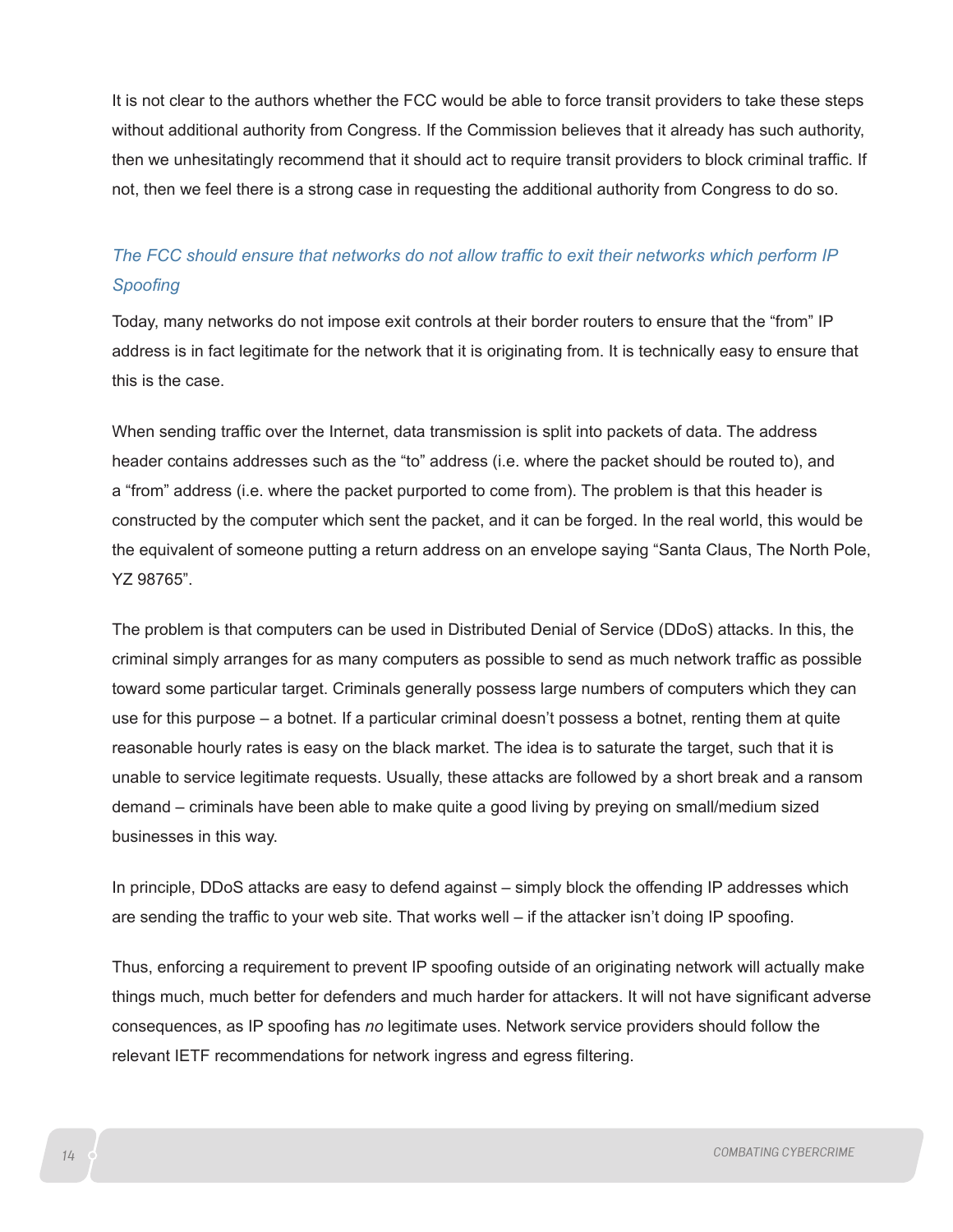### **Education**

#### *Substantially improve consumer education on cyber-safety*

It is clear, from a variety of sources, that most consumers have little idea how to protect themselves online. There has been both government and private sector interest in this topic, with the NCSA's 2010 "Stop. Think. Connect." campaign being an excellent example. It is clear that the problem is much larger than the scope of work happening today. There are many studies that show the majority of Internet users are both afraid of the risk of using the Internet, and simultaneously don't have the information needed to protect themselves online.

While the educational efforts that are occurring today are good, they are simply not at the scale needed to help hundreds of millions of Internet users. This area needs significantly increased investment both from private industry and government. It is hard to know how much additional funding is needed, but it is quite possible that the right answer is "an order of magnitude" higher.

#### *Introduce cyber-safety education curriculum into public schools*

New Internet users are coming online at a very young age. There are a number of studies showing how these "digital natives" are in fact more trusting of the Internet. Unfortunately, this is precisely the opposite behavior needed in an environment that is becoming more dangerous over time.

This problem is more tractable than general consumer outreach, as there are formal channels – i.e. schools – by which this group of users can be reached. All that is needed is the development of a formal safety and security curriculum, and an insistence that this topic becomes one of the core areas taught to students.

### **Targeted action**

#### *Charter an organization to directly attack botnets*

Botnets have been mentioned a number of times in this white paper. They are a critical resource to criminals, and it is no coincidence that the rise of cybercrime and the size and number of botnets have been inextricably linked. To the extent that government policy can directly impact the size and number of botnets, it will impede the ability of cybercriminals to operate cost effectively.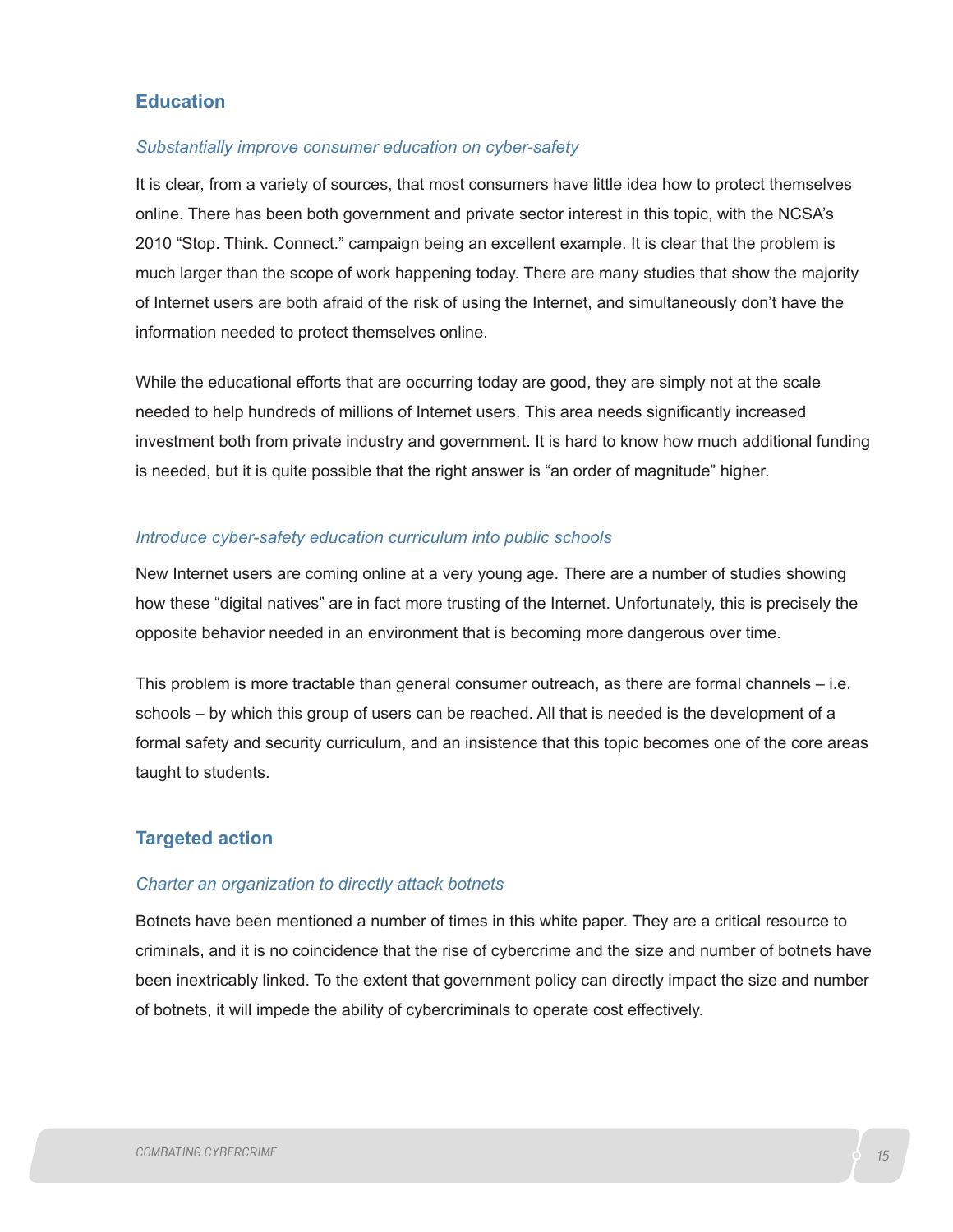In the information security world, there is a statement – "security is hard". This means that it is hard to design a system that is secure against attack, and it is this characteristic that criminals exploit to get their malware onto their victims PCs. However, botnets are also computer systems and thus are difficult to design to resist attack over their network interfaces. Indeed security researchers have done investigation that shows that much malware, and by consequence the botnets that they bring to life, is deeply flawed. Unfortunately, computer researchers are prohibited from taking any action, by law, as they would be violating statutes which are designed to protect the public from harm.

Certainly we are not proposing that such statutes be abandoned – they are the very basis by which civil society generally ensures that order prevails. But, there perhaps should be ways in which these weaknesses in botnets could be legitimately exploited, for example, to take control of the zombie PCs and remove the malware from them.

We are not proposing that this responsibility should belong to individuals, or private enterprises, or indeed academia. Rather, we suggest that this is the kind of power that should be reserved to a state run organization, and indeed that the state is the only legitimate entity to charter such a function. By not doing so today, nations are abrogating their responsibility to protect their citizens.

In a promising sign, as the authors ready this document for publication in April 2011, the U.S. Department of Justice has started to take action against botnets, and has recently taken action against the Coreflood botnet. It did so via a direct attack against the Command and Control servers which controlled Coreflood, rather than against the clients, but nonetheless we regard this as a very promising start.

### **International legal considerations**

### *Drag MLATs out of the 19th century, and into the 21st*

The European convention on cybercrime has represented an extremely important framework for dealing with cybercrime. However, there are two ways in which it has fallen short.

The convention allows nations to cooperate with each other in investigating cases of cybercrime. It permits one state to request that a second state preserves and supplies the necessary data needed to support some particular investigation.

However, the mechanisms used to request the data are positively antediluvian: MLATs (Multi Lateral Assistance Treaties), and "Letters Rogatory". In all of the cases where we have worked with multi country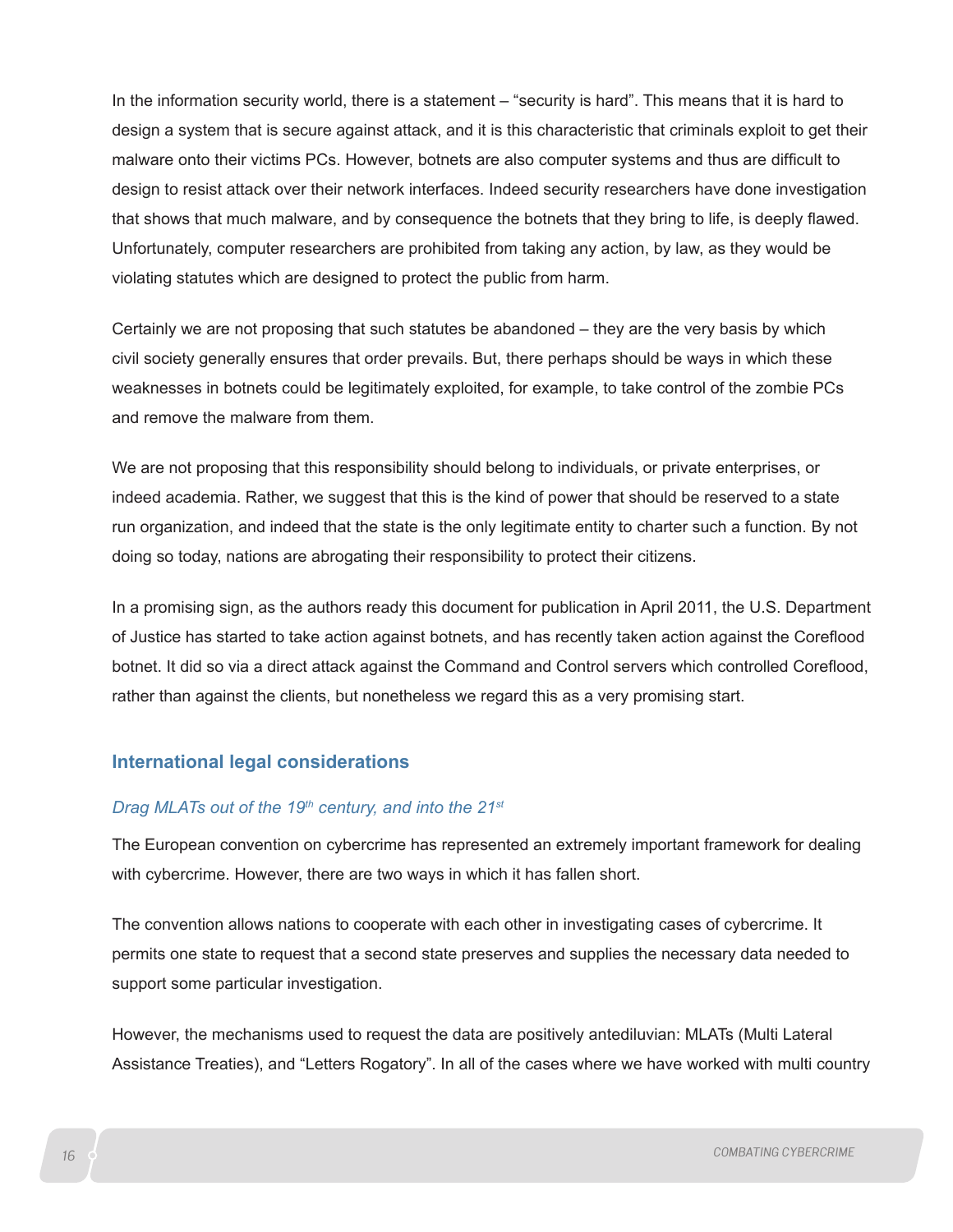investigations, we have *never* seen a case in which the data has been returned to the requesting law enforcement agency in under three months. Six months is more common, and we have heard of cases where the data has been returned more than two years after it was originally requested.

Given the speed at which cyberattacks move, this effectively hobbles the investigating law enforcement agency and frequently cripples investigations. During this time, the criminals keep victimizing citizens and law abiding organizations.

Clearly, there needs to be some level of supervision, and approval, such that rogue officers (or worse) cannot request arbitrary information from another state, without good purpose. But, in the age of the Internet, most workflow functions can be highly automated. The technology to do this exists, and is readily available. Politicians and law makers should consult their law enforcement organizations who best understand how to fix current practices.

## *Create an international law enforcement model that allows for prosecution without requiring extradition*

The cybercrime convention, at least as it is structured today, suffers from a significant flaw. It presupposes that criminals will be extradited from the country in which they reside to the country which has been investigating the alleged crime, and where the victims reside.

Superficially, this seems reasonable. Alas, there are many countries, most notably, Russia, which do not believe in extradition of their citizens under any circumstances. One can debate the rightness or wrongness of this particular position. However, the authors of this paper are realists, and do not think it is prudent to attempt to convince these countries of the errors of their ways. Rather, we think it better to find ways to work with them.

The authors believe the cybercrime convention should support a dual track model – the current one in which the case is researched by the law enforcement agency in the country where the victims are, and the alleged criminal is extradited to that country for the trial; and a second (new) one in which the case is tried in the country in which the alleged criminal resides.

Today, the likelihood of this occurring seems slim, as some Western politicians currently seem determined to prove that their method is the right way, and that other countries are wrong. The only people they are hurting by this position are their own citizens.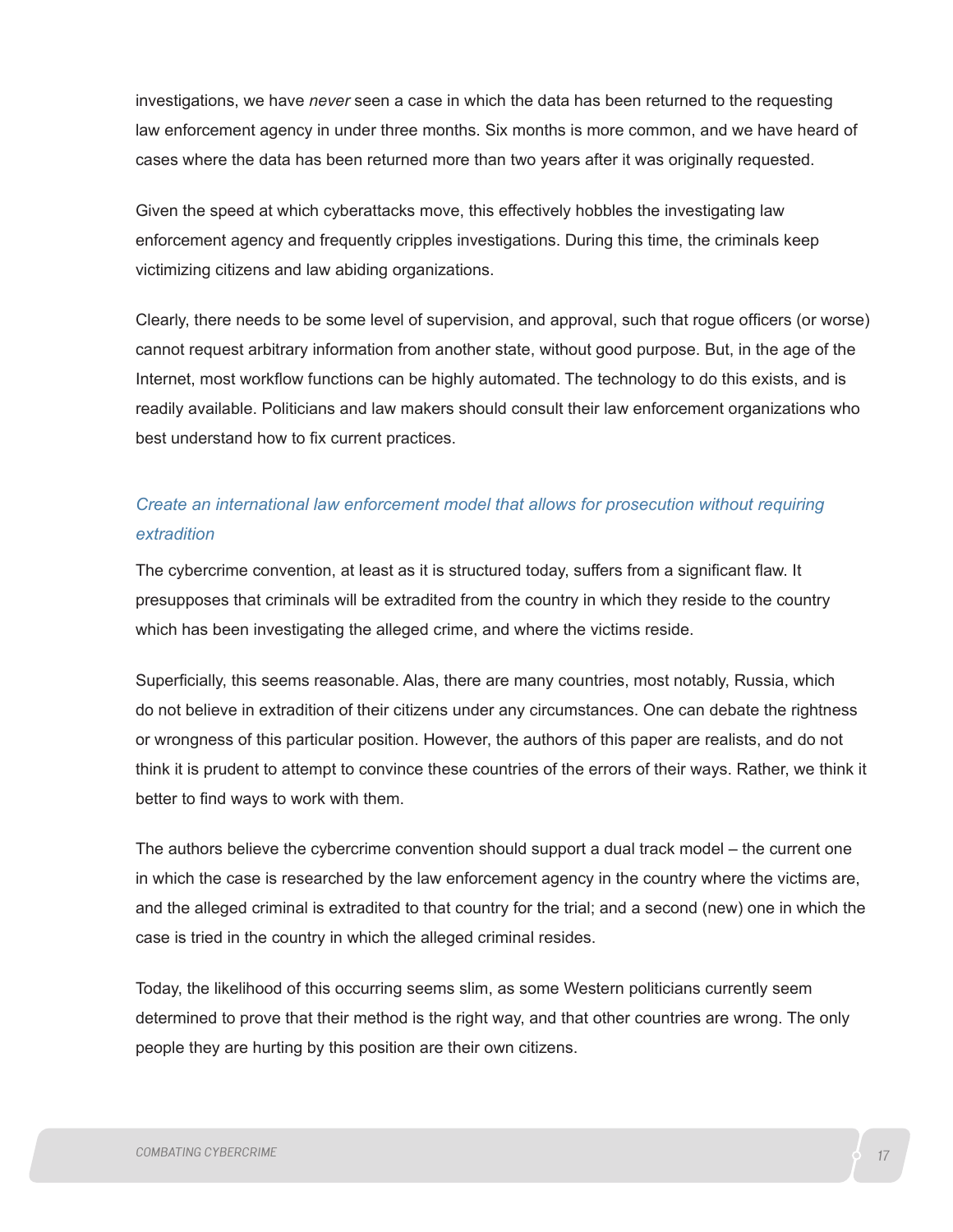### **Commercial considerations**

There are a number of ways in which private industry can help make the Internet safer than it is today. Many of the concepts described here are not particularly revolutionary, but simply need to be applied at scale. This has never occurred, simply because the necessary pressure to do so has never been exerted. The attached list of ideas is by no means a complete list, but implementing even half of them would have a significant positive effect.

### **Force manufacturers to enable devices to 'fail safe'**

Today, many devices have undesirable security characteristics. As numerous devices are now becoming "Internet enabled", this problem will become radically worse quite quickly.

In general, there are some quite well understood principles by which such devices can instead be made safe:

- Ensure that there is a mechanism by which manufacturers can publish security updates for devices, and have the devices auto-update themselves so that the security issues cannot be exploited.
- Ensure that the default settings of the device are secure.

The second of these is very simple to explain. For example, many residential broadband routers permit remote maintenance. This is a desirable feature for a small minority of users, but if it is enabled with a weak default password ("password", or "admin", for example), then it is incredibly easy for criminals to abuse. Indeed, this is not academic, many such remote control features have been so utilized by criminals. But, it is also very easy to prevent – simply ensure that the remote maintenance feature is turned off by default, and cannot be activated unless the user sets an acceptably strong (and nondefault) password.

Today, there is no mechanism to force device manufacturers to do this. This is not true for many areas of commerce where product liability concerns have forced manufacturers to develop safety standards, and to uniformly test their products against these. We need a similar model for Internet connected devices, whether it be consumer routers, TVs, refrigerators, or indeed other consumer devices which are becoming Internet connected.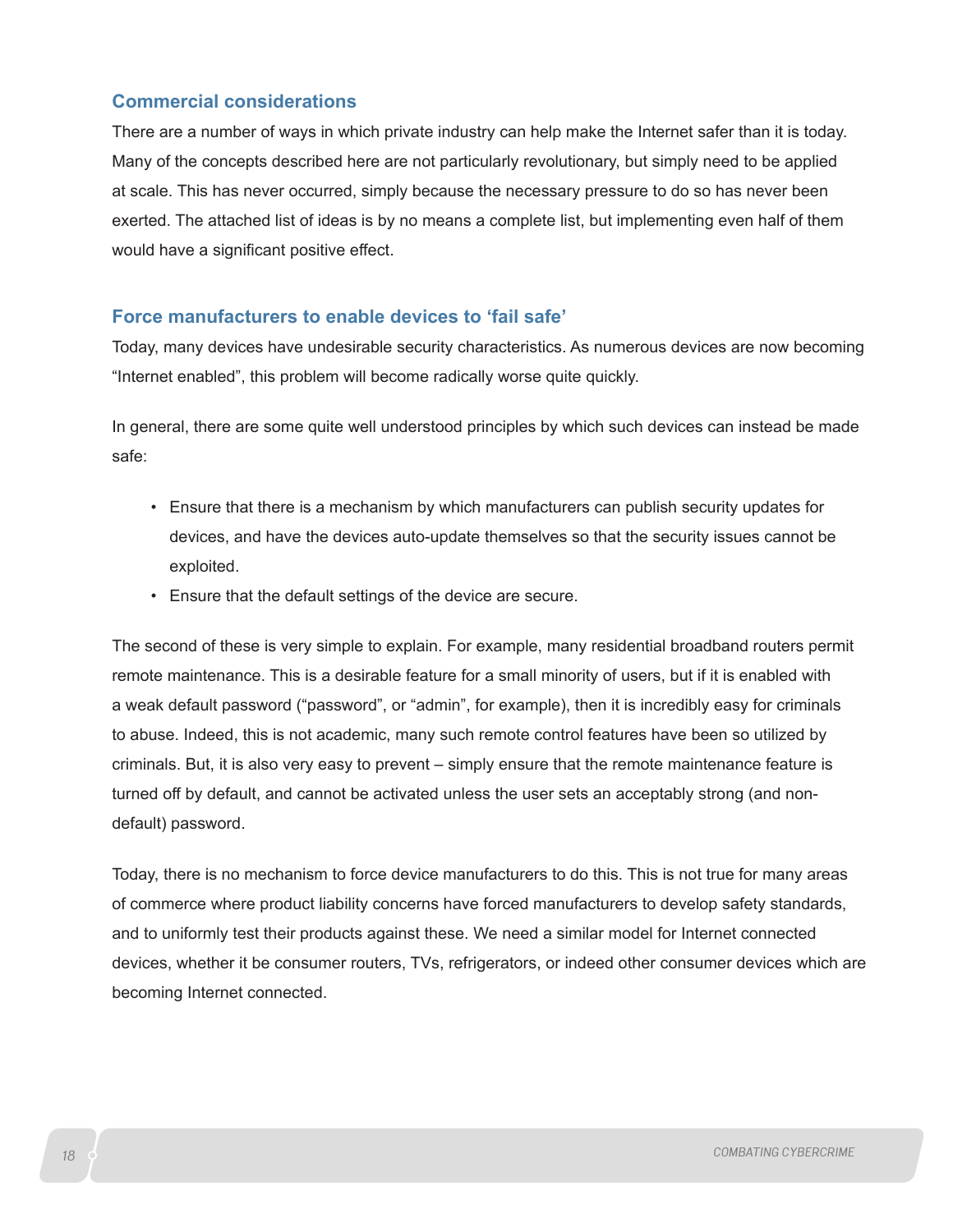#### *Force unsupported devices off the Internet*

Today, a small but depressingly constant set of users access the Internet through PCs that are simply unsafe. The problem is a little complex, and requires explanation.

On a regular basis, security vulnerabilities are found in software, such as operating systems, browsers, etc. Generally, the vendors of that software then come up with a "patch" that fixes the vulnerability. On most occasions, the vulnerability is specific to a particular version of the software. However, less frequently, structural vulnerabilities are found that apply to all versions of some particular piece of software. While this is not a problem if these versions are supported by the vendor, it is very serious if some version is not supported. If the vulnerability enables remote code execution, it is then catastrophic. This means that the world then knows how to compromise a particular machine, but there is no patch available to protect it.

For example, there are a number of remote code execution vulnerabilities which have been found in various browser functions, but which have never been fixed in Windows 98, because these vulnerabilities were discovered after Microsoft took Windows 98 out of support. Basically, this means that anyone who uses a Windows 98 PC has a very strong likelihood of having it compromised by malware.

Sadly, these users have no idea how much risk they carry by using such PCs on the Internet. If this only affected them, then perhaps one could argue that their risk is their own business. However, just as in public health, this is not the case – malware is a public threat, because infected machines can be used to inflict significant damage on other people and organizations.

We believe that there should be a general principle that machines running unsupported software should not be connected to the Internet. We don't view this as being any different from the notion that authorities should have the ability to ban unsafe or highly polluting vehicles from everyday road use – a fairly noncontroversial position.

### *Enforcement action against "bulletproof hosters"*

There is ample evidence that a small number of network hosting companies target their services directly to the criminal black market. These hosting companies tend to have extremely high numbers of spoof websites, botnet command and control servers, malware download sites, and child pornography sites. Many may solely host sites in these various categories, indicating that they serve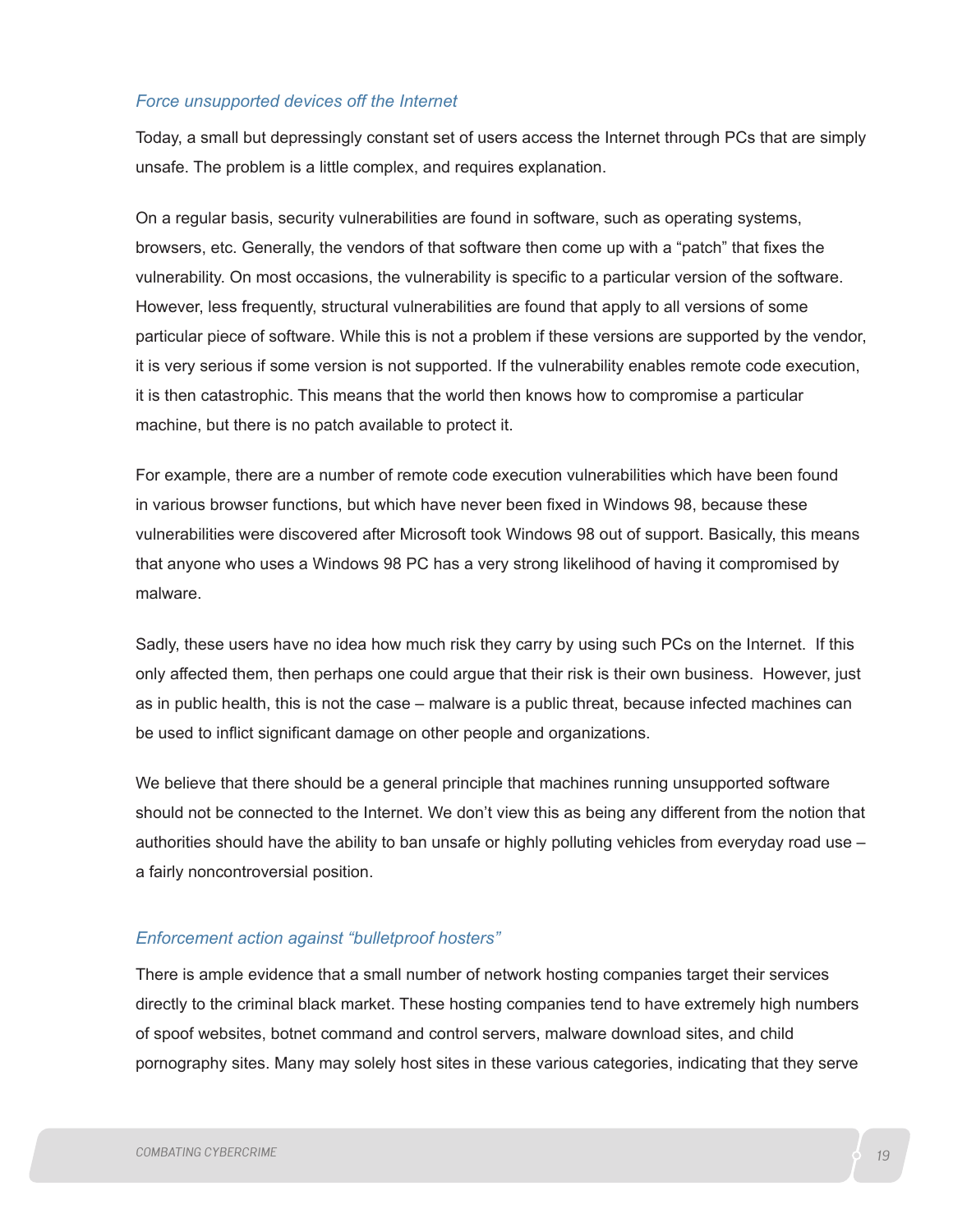only the criminal marketplace. We do make a distinction between those companies that are simply poor at monitoring/managing their customers, and who are taken advantage of by criminals vs. the bulletproof hosting services which solely serve criminals.

The name itself is indicative of the market these companies serve – their services are "bulletproof" in the sense that they will actively not cooperate with requests to take websites down. We believe the very existence of bulletproof hosting is anathema to the civilized operation of the Internet and is a telling "canary in the coalmine" about the state of affairs on the Internet today.

Unfortunately, these services are commonplace. Historically, their operation has been somewhat tolerated by law enforcement, not because they approve of them, but rather because in a certain number of cases they have been waiting to get evidence from such hosting companies. In general, these companies have not appeared within the scope of consumer protection agencies – who appear to be either blissfully unaware of their existence, or in a regulatory funk, trying to determine whether they have the authority to act. The only exception to this is the FTC in the U.S., which has acted against precisely one company. Private industry has acted successfully against a small handful of them (less than half a dozen), by dint of getting these hosting companies "de-peered" by their transit providers.

We worry greatly that private enterprises have been forced to act in this way. While it is quite defensible on the one hand (as a legitimate act of self-defense), it is also perilously close to "vigilante justice" and if misdirected could cause significant inadvertent harm. Instead, we believe that this goal – providing consumer protection agencies with clear legal tools, and a clear policy mandate to shut down criminal hosting companies – should be one that governments embrace.

#### *Have SLAs for hosting companies to remove phish/malware sites*

Today, on a daily basis, our operational teams run into sites that have been compromised and used as phishing "spoof" sites, or malware delivery sites. In order to protect our customers, we ask the site owner or ISP (depending on the circumstances), to get their sites decontaminated. We find extreme variability in responsiveness – anywhere from 30 minutes, with good, competent and responsive ISPs, to never. In most cases, response times are measured in days.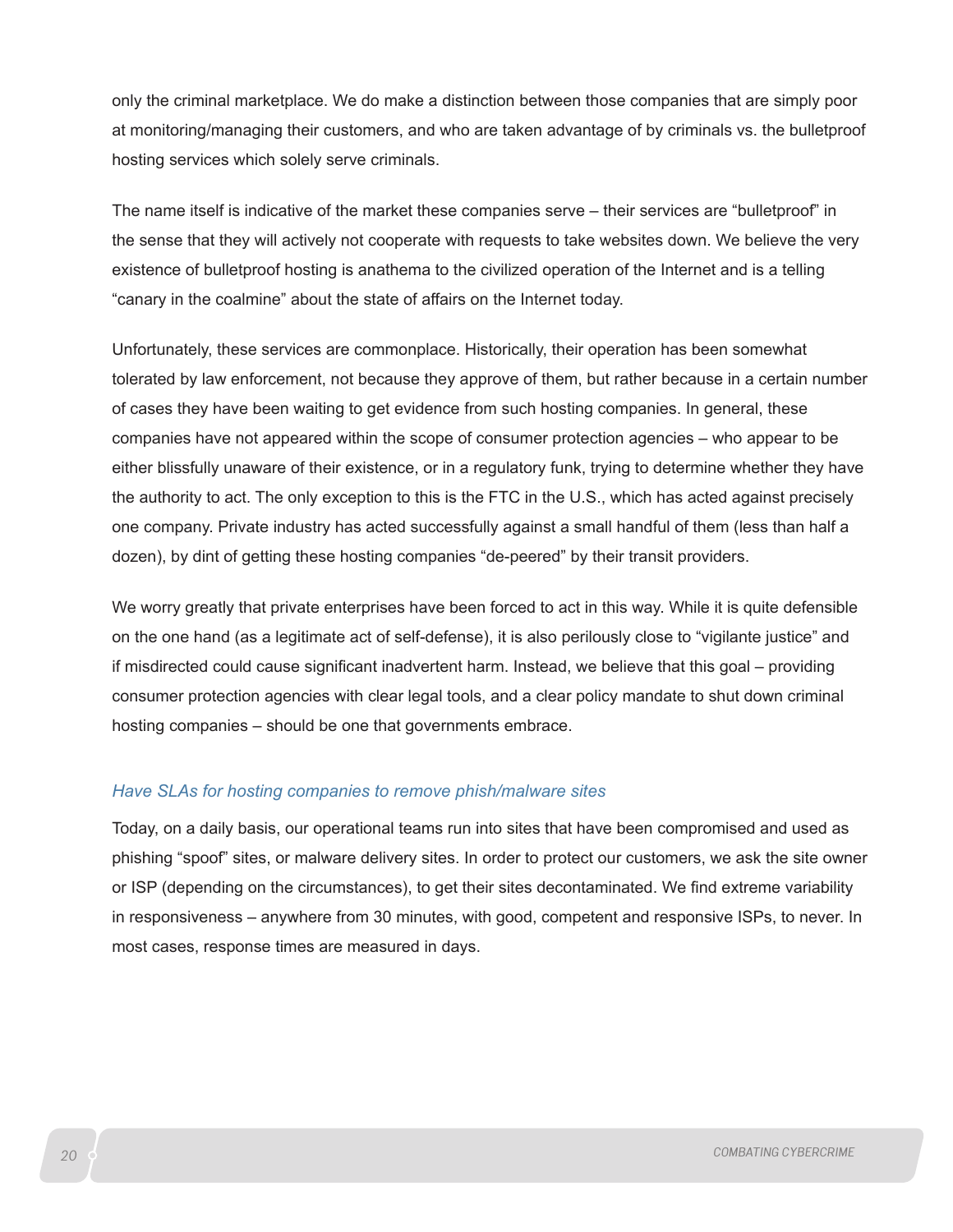In the cases of the sites which we can never get shut down, they often fall into the bulletproof hosting category discussed earlier. For the sites which take a long time to get shut down, there are a number of root causes:

- Inadequately staffed support not 24x7.
- Low priority given to abuse complaints (it's the thing that gets looked at last, when technicians aren't busy on other problems).
- Onerously high burden of proof demanded by some ISPs (court orders, for example).

We believe that the hosting industry should develop a reasonable set of principles around what level of proof is acceptable in order to request site shutdown/cleanup, and the timeframe in which it should be realistically expected to be accomplished (we suggest 12 hours as the acceptable maximum).

If the industry isn't prepared to come up with a voluntary set of guidelines, we believe regulators should impose one via statute. Monitoring for compliance with agreed to SLAs is an important component of such as program. Independent reporting and analysis of SLA compliance will quickly show which firms are complying with these requirements, and which are not.

## *Create safe ways for companies to share information about compromised customers, which are exempt from normal rules*

One of the topics which is endlessly discussed in information security circles is "enhanced information sharing" as well as "private/public data sharing". It is fair to say that there are two conflicting points of view on this topic:

- 1. The criminals routinely share information and data with each other, and it substantially enhances their effectiveness.
- 2. The "good guys" have been discussing data sharing for literally years, and we collectively have not made a lot of forward progress.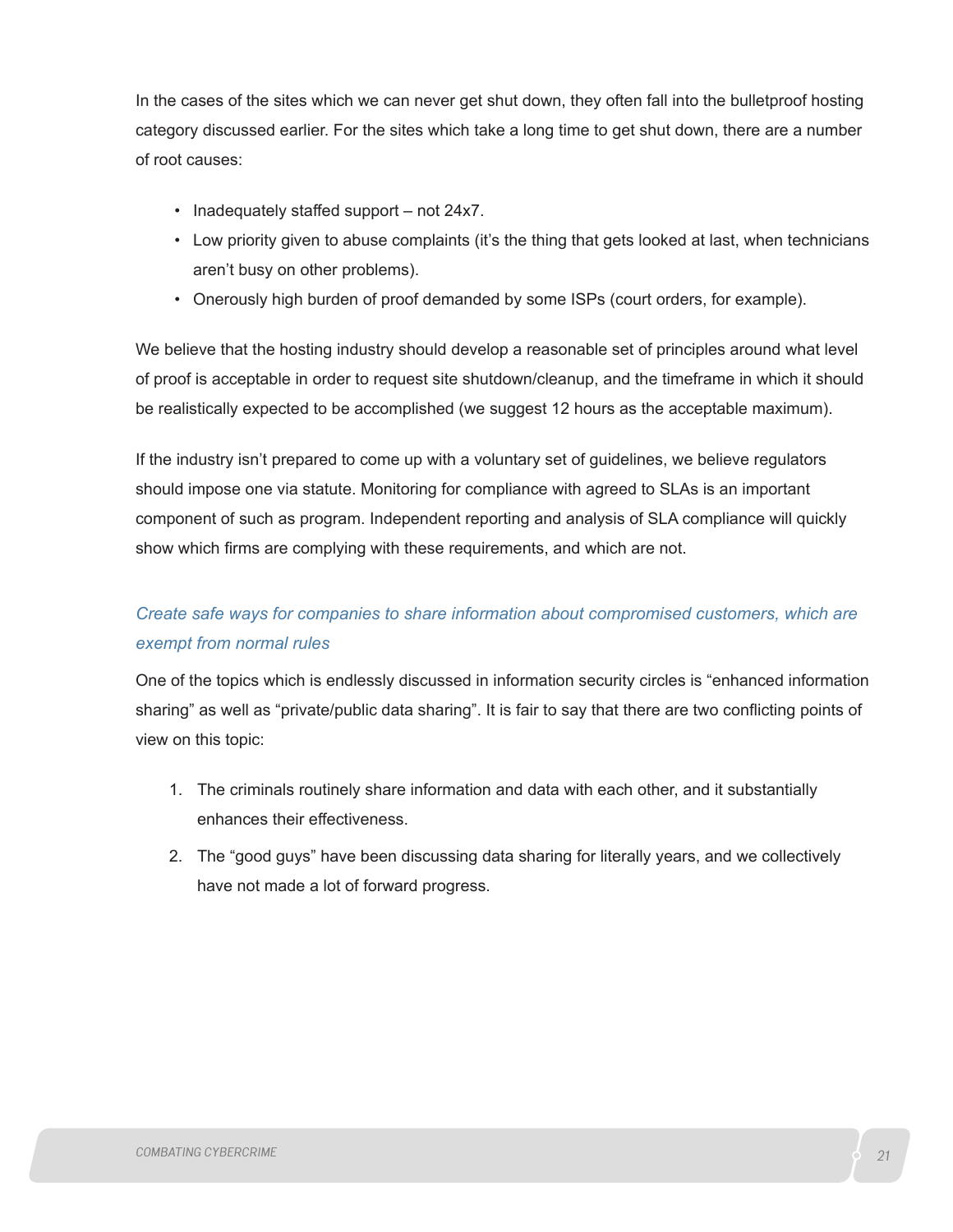There is evidence that the problems stem from several different factors:

- 1. Lack of a good privacy framework enabling companies with significant privacy requirements to participate without inadvertently risking the privacy of customer data.
- 2. Potential issues with vetting participants in the ecosystem, to ensure that only legitimate enterprises are able to participate. Of necessity, these policies need to be fairly exclusionary, which raises various issues.
- 3. There is a genuine tension between government interests in data sharing (which mostly involve a desire for a one way flow, private->government) and the private sector's (which are more bidirectional).
- 4. Concerns by companies that data they share with governments will be subject to discovery by Freedom of Information Act (FOIA) requests.

At least some of this could be dealt with by a more well thought out approach to data sharing, and potentially chartering a new organization whose sole aim is to facilitate it. However, we suspect that privacy laws may have to be changed to allow the flow of information into such a data exchange, such that it doesn't expose members to significant liability. The reason that this may be needed is that today, many organizations refuse to share data because their General Counsel has advised that doing so would place the company at legal risk should that data later then be exposed. While we think this view is likely incorrect, it has had a chilling effect on the practical ability of companies to cooperate with each other.

### **Governance**

## *Ensure that ICANN properly enforces the ecosystem safety initiatives that it is contractually obligated to do*

ICANN, the Internet Corporation for Assigned Names and Numbers, already has a set of obligations that it is supposed to enforce as it manages the domain name system. However, ICANN has historically been very reluctant to in fact enforce the obligations it already has on registries and registrars, let alone attempt to impose additional constraints on that community.

For example, given the lack of investment in cybercrime law enforcement, companies are forced to trawl through much Internet data in order to identify criminals prior to handing the cases to law enforcement. To the extent that WHOIS data is inaccurate, it substantially impedes these investigations, and simply enables more crime to be committed. One favorite example of the authors: "<Company>, Ho Chi Minh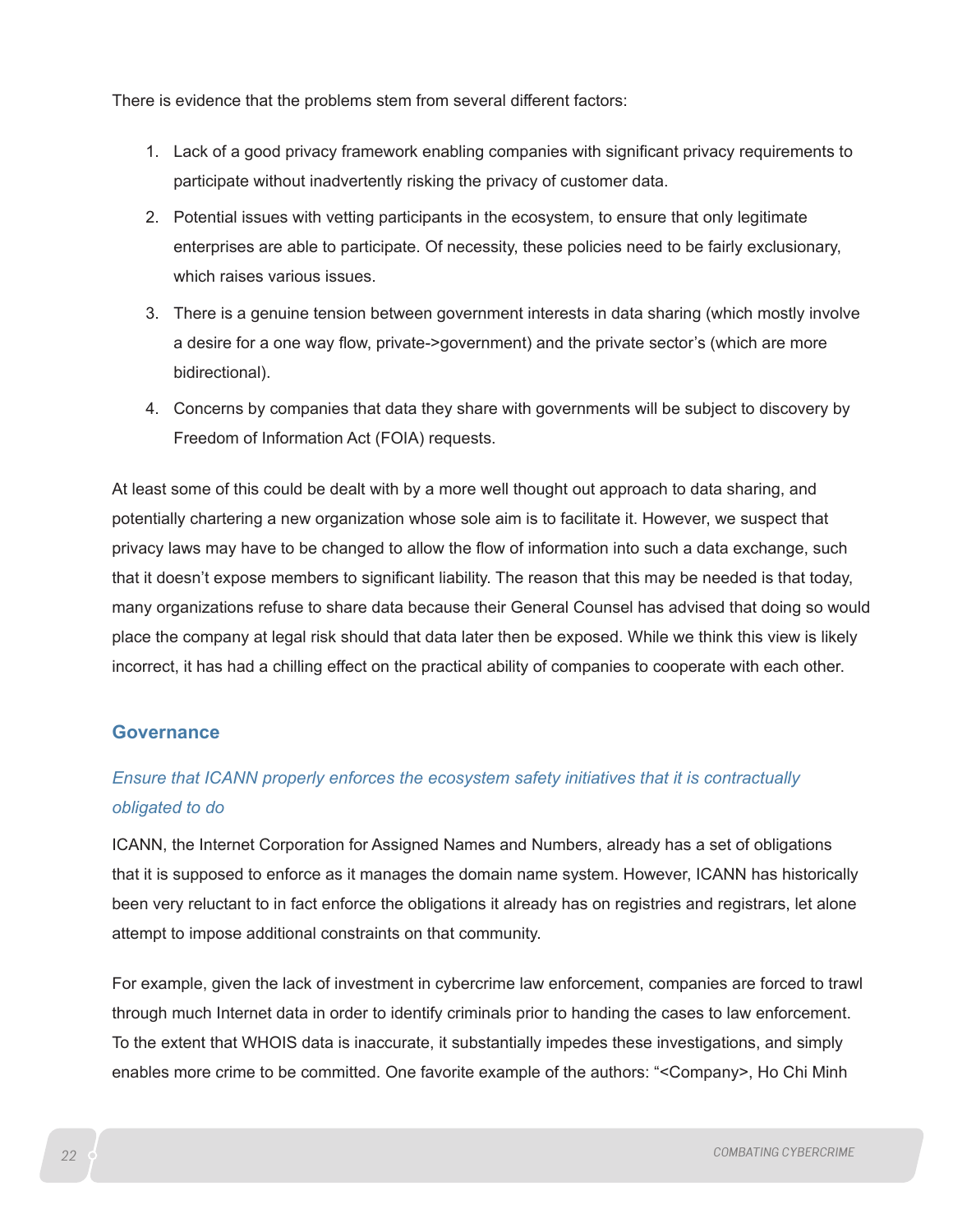City, OH, 12345", which is clearly incorrect and indeed turned out to be criminally motivated. It is also self-evidently false and wouldn't pass automated address verification tests - there's no Ho Chi Minh City in the U.S., and zip code 12345 is in New York State, not Ohio.

"Know Your Customer" is a phrase used extensively by financial services regulators, and it is a principle which applies well in other industries too. Basically, it is reasonable to assert that there should be a positive responsibility on the part of ISPs, registries/registrars to know who their customers are, and ensure that the data about them appears to be reasonable correct/up-to-date – within the limits of "commercial reasonableness", of course.

Historically, ICANN has been reluctant to engage on this topic, although there's evidence of a shift in policy under the current leadership. While this change is refreshing, and definitely a step in the right direction, it is not yet clear that ICANN is indeed properly fulfilling its role in managing the safety of the overall ecosystem.

## **Conclusion**

In this white paper, the authors lay out an entire framework of practical actions that could be taken to reduce the impact of cybercrime, and substantially make the Internet safer. Even if only some of these recommendations are implemented, it will make a significant improvement in Internet safety.

While we're hesitant to name any of these initiatives as being more important than any other, we are occasionally asked "list the three things you want us to do". In general, we list:

- Increase investment in cybercrime law enforcement.
- Start the Internet NTSB.
- Fix the Cybercrime Convention.

Just doing those three things would make a big difference, albeit it would be - to paraphrase the punchline of many a joke - merely "a good start".

We expect this paper to be a first step in a multi-stakeholder and iterative process and approach to making substantial progress against cybercrime. We welcome feedback on our proposals.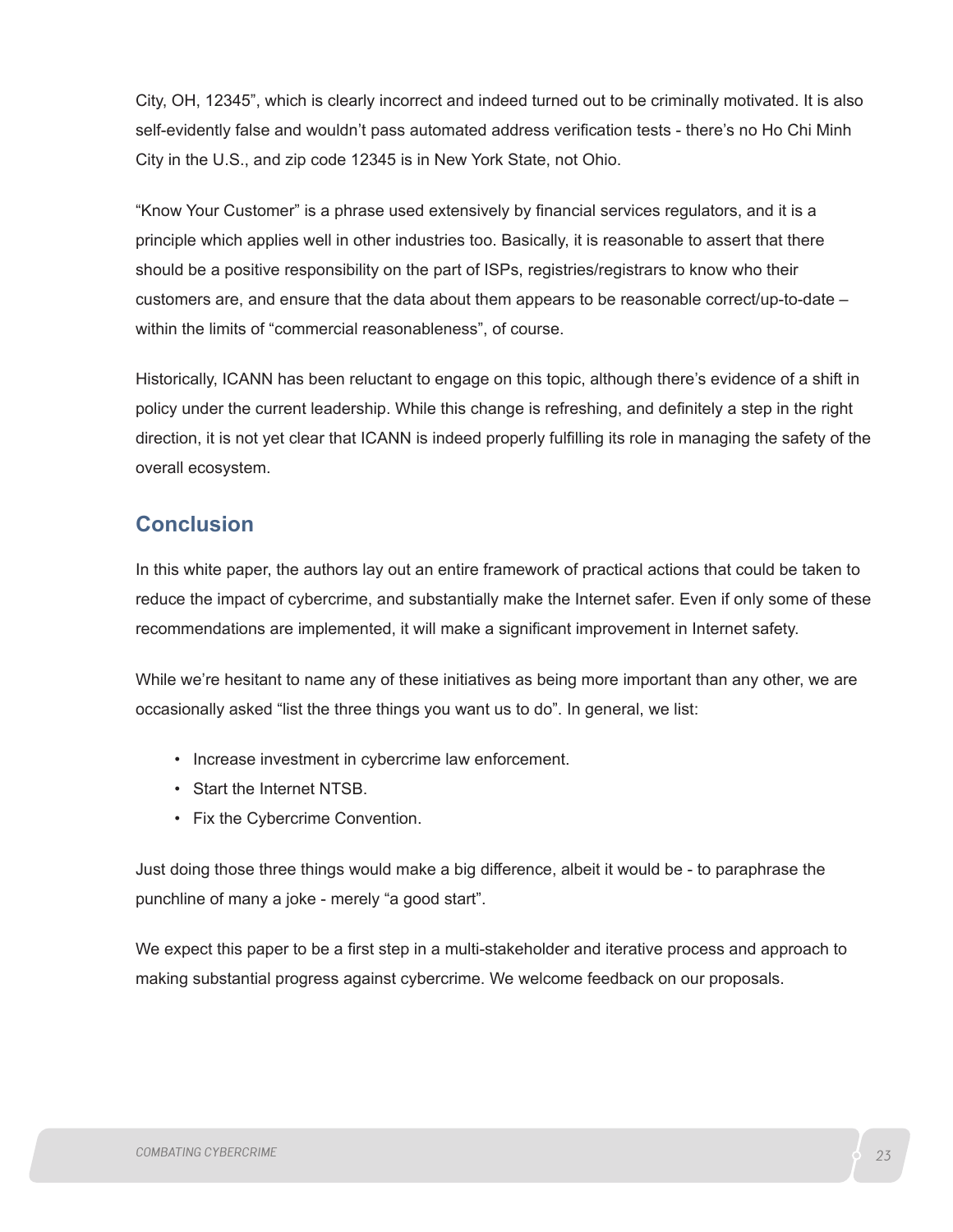## **Glossary**

ACMA: Australian Communications and Media Authority. Roughly analogous to the FCC in the US.

AISI: Australian Internet Security Initiative. An initiative managed by ACMA. It is designed to help ISPs communicate with citizens who are using PCs which have been compromised by malware.

Botnet: a large number of compromised PCs, all running the same malware, and controlled by a single criminal or criminal organization.

C&C server: Command & Control server. The central server(s) which control the operation of a botnet.

DDoS attack: Distributed Denial of Service attack. An attack in which an attacker uses many computers to overwhelm a target by sending as much traffic to that target as possible.

De-peering: The act of removing connectivity from one network to another (literally, its "peer"). In general, this happens because of changes in commercial relationships, but in some cases it can be directed toward "bullet proof" hosting services.

FCC: Federal Communications Commission.

Flash: A programming environment, offered by Adobe Systems, which allows developers to build highly interactive web-based applications.

FSO: Flash Shared Object: a parallel cookie-like mechanism that is managed by Flash executables. Until 2010, FSOs did not follow the same cookie behavior as cookies themselves. This has now been changed, and they now follow the same privacy settings.

FTC: Federal Trade Commission.

ICANN: Internet Corporation for Assigned Names and Numbers. ICANN manages the processes by which a large portion of the Internet 'namespace' is allocated. The actual assignment is performed by registries and registrars, but ICANN oversees that ecosystem. ICANN is now relatively autonomous, but there is still some slight level of oversight by NTIA, which exists within the US Department of Commerce.

ISP: Internet Service Provider. This is a loosely used term within the IT industry. In this white paper, we use it in a single meaning – an Internet connectivity provider to residential consumers and small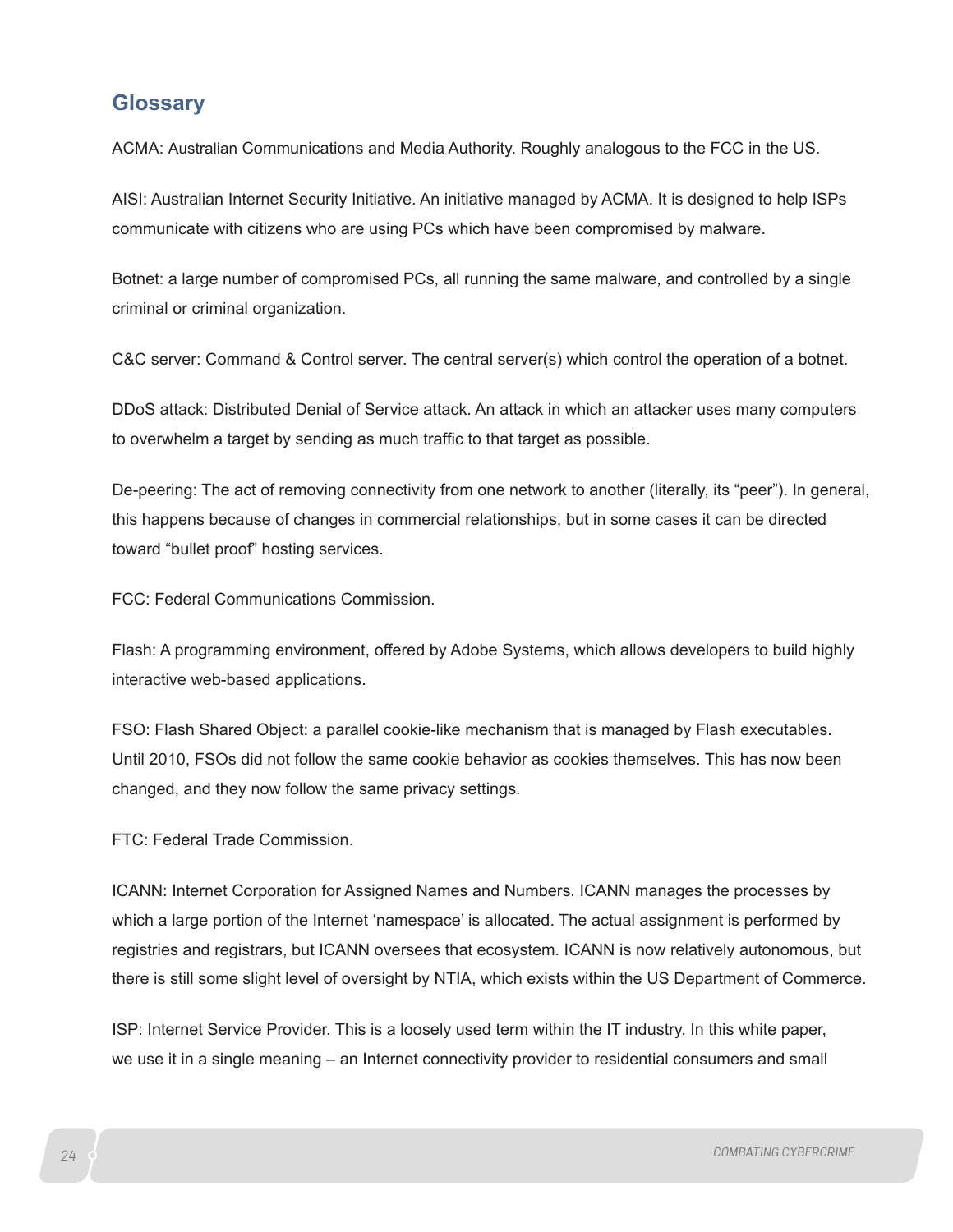businesses. We do not include transit providers, who provide connectivity to large businesses, and who operate the Internet's backbone. Nor do we include hosting providers, which provide hosting services (and typically access to connectivity services).

IP address: See TCP/IP address.

LE agency: Law enforcement agency.

Malware: Software which the user of the PC did not knowingly install (or which was deliberately misleading such that the end-user would install), and which is not acting on the behalf of the end-user.

Patch: An update to a piece of software which will fix a vulnerability.

PC: Personal computer.

Remote code execution: By exploiting some particular vulnerability, it is sometimes possible to force a remote computer to run arbitrary code. It is by far the most serious kind of vulnerability, because in essence if you can do this, you can completely subvert what the user thinks that the computer is doing.

SLA: Service Level Agreement: roughly, an agreement that describes the scope of services that one party provides to another; it tends to be contained as part of a binding legal contract. Closely related to SLO.

SLO: Service Level Objective. A set of characteristics that in combination describe the scope of services being provided. Somewhat related to SLAs, SLOs differ in merely being objectives, and there is often little or no commercial consequence if these objectives are not met.

TCP/IP address: the numerical addresses by which traffic on the Internet is routed. While a hopelessly inadequate analogy, it can be thought of as somewhat akin to either a telephone number or a street address. Internet traffic is generally routed from one computer (with a 'source IP address') to a second computer (with a 'destination IP address'). The topic is extremely complex, and the subject of a large number of books. Interested readers wanting more details are referred to such primers.